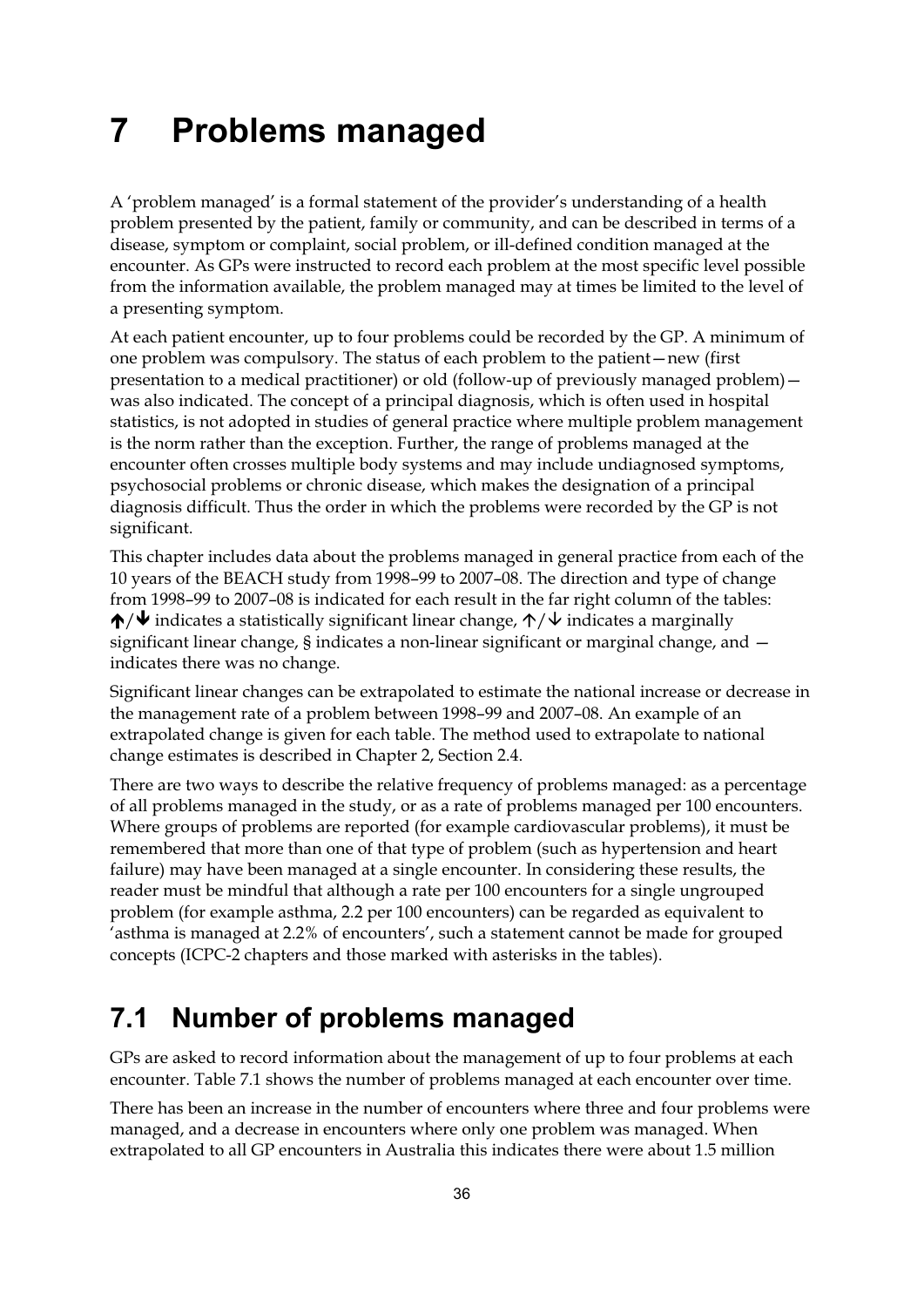more occasions where three problems were managed, 840,000 more occasions where four problems were managed and 610,000 fewer occasions where one problem was managed by GPs in Australia in 2007–08 than in 1998–99.

There has been a significant increase in the number of problems managed at encounter, from 145.3 per 100 encounters in 1998–99 to 151.3 in 2007–08 (Table 7.2). This suggests there were an additional 12.8 million problems managed at GP encounters in Australia in 2007–08 than in 1998–99. This was reflected in significant increases in the management rate of new problems (Table 7.5), and the management rate of chronic conditions (Table 7.6).

## **7.2 Distribution of problems managed by ICPC-2 component**

As shown in Table 7.2, there has been no significant change in the management rate of problems described in terms of a diagnosis or disease or in terms of symptoms and complaints between 1998–99 and 2007–08. However, there was an increase in the management rate of problems described and classified as 'results' and 'administrative procedures'. The increase in the management of test results represents an extrapolated national increase of 1.1 million contacts for this problem and the increase in administrative procedures represents an extrapolated increase of 550,000 contacts in Australia in 2007–08 when compared with 1998–99. There was also a marginal increase in the management rate of problems described and classified as 'diagnostic and preventive procedures'.

## **7.3 Problems managed by ICPC-2 chapter and individual problems managed**

Problems managed at general practice encounters by ICPC chapter are described in Table 7.3 for all years from 1998–99 to 2007–08. Problems related to the respiratory system have remained the most common type of problem managed since 1998–99. However, the management rate of respiratory problems has decreased significantly from 24.3 per 100 encounters in 1998–99 to 19.4 per 100 in 2007–08. This represents a national decrease of approximately 4.2 million occasions where a respiratory problem was managed in 2007–08 when compared with 1998–99.

The most common individual problems managed are described in Table 7.4 for all years from 1998–99 to 2007–08. Hypertension was the most common individual problem managed in general practice in Australia. Its management rate increased significantly between 1998–99 and 2007–08, from 8.3 to 9.9 per 100 encounters. This represents an extrapolated increase of more than 2 million occasions where hypertension was managed in Australia in 2007–08 than in 1998–99.

Changes in the management rate of selected chronic and acute conditions from 1998–99 to 2007–08 are presented graphically in figures 7.1 and 7.2.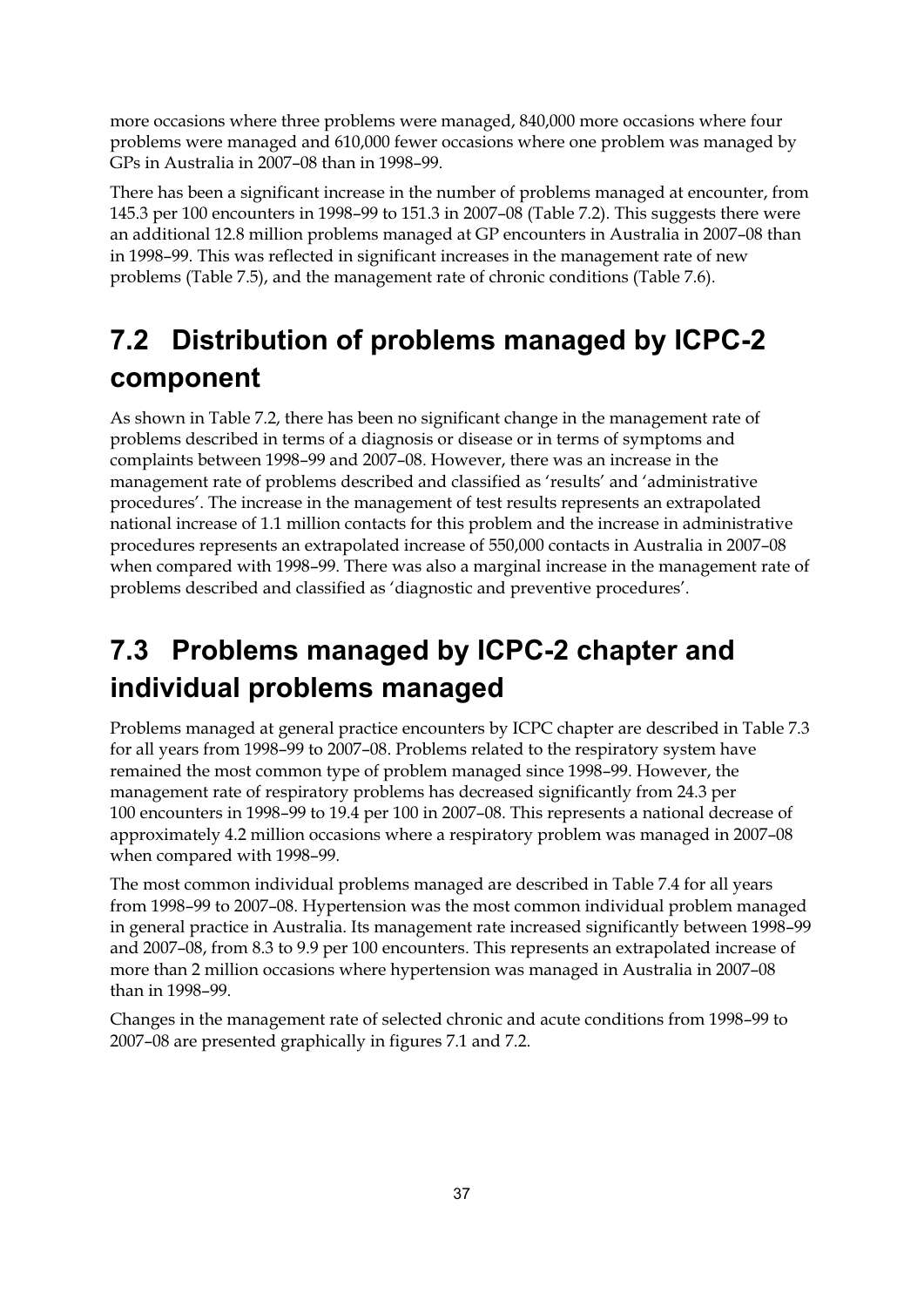#### **7.4 Most common new problems**

Table 7.5 shows the most frequently managed new problems between 1998–99 and 2007–08. There was a significant increase in the management rate of new problems over the 10 years of the study from 54.5 per 100 encounters in 1998–99 to 57.7 in 2007–08, suggesting approximately 5.8 million more GP contacts with management of new problems than in 1998–99.

The most common new problems managed in general practice over the decade were upper respiratory tract infection, immunisation/vaccination and acute bronchitis/bronchiolitis. The management of general check-ups as a new problem increased significantly from 0.7 per 100 encounters in 1998–99 to 1.2 per 100 encounters in 2007–08, representing an additional 570,000 occasions where general check-ups were managed in 2007–08 compared with 1998–99 (Table 7.5).

### **7.5 Most frequently managed chronic problems**

Table 7.6 shows the most frequently managed chronic problems between 1998–99 and 2007–08. The management rate of chronic conditions significantly increased from 46.1 per 100 encounters in 1998–99 to 52.3 per 100 in 2007–08, suggesting approximately 8.6 million more GP contacts in Australia in 2007–08 with chronic problems than in 1998–99.

The most common chronic problems managed were non-gestational hypertension, depressive disorder, non-gestational diabetes and lipid disorders. These problems all increased significantly over the decade. For example, lipid disorders increased from 2.5 to 3.7 per 100 encounters, representing an increase in management of 1.4 million lipid problems from 1998–99 to 2007–08 (Table 7.6). In parallel to these increases, the management rate of many acute problems decreased significantly over the study period (Figure 7.2).



Indicates a statistically significant change from 1998–99 to 2007–08 (for management rates see Table 7.4).

*Note:* CI—confidence interval.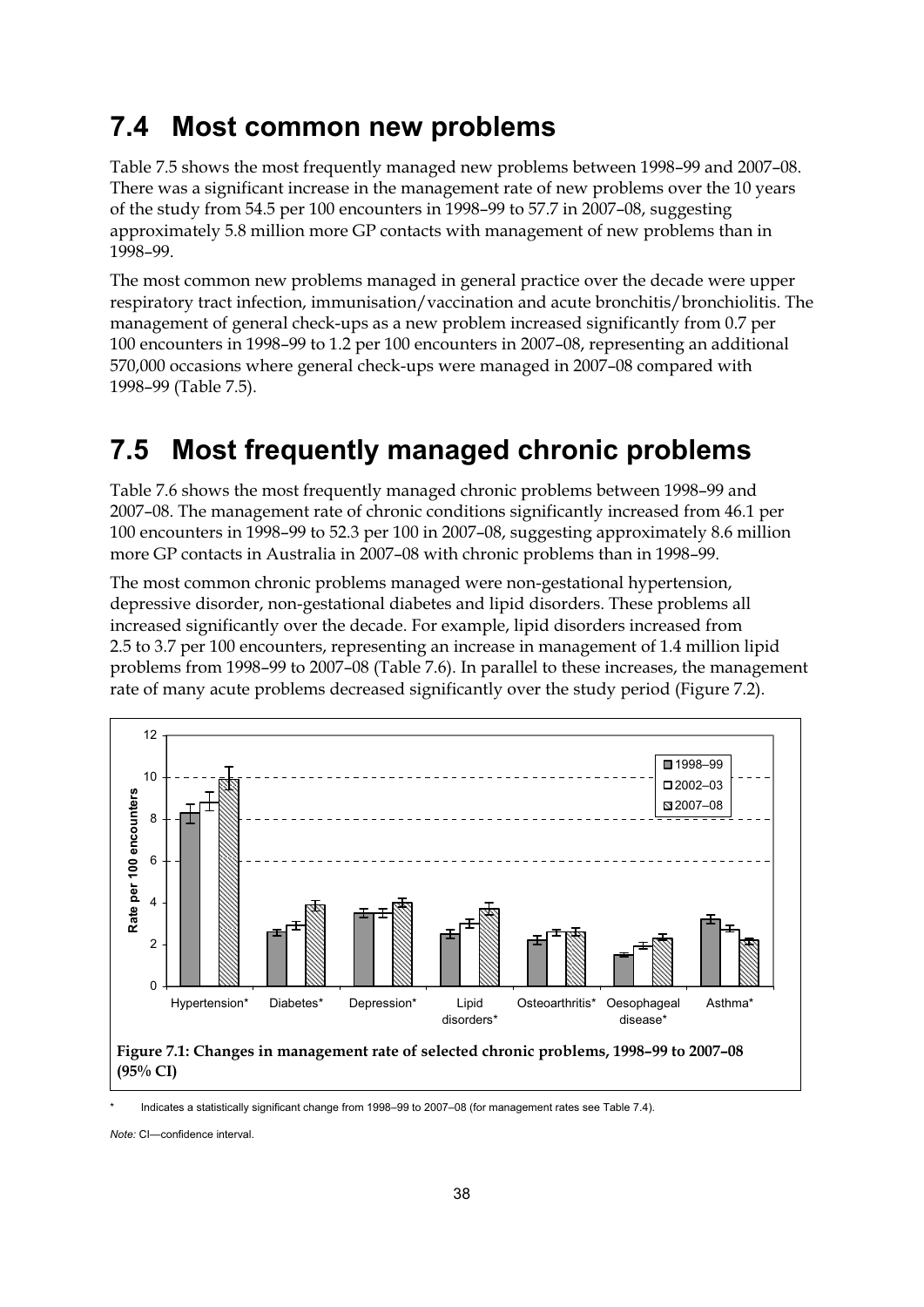

Indicates a statistically significant change from 1998–99 to 2007–08 (for management rates see Table 7.4).

*Note:* CI—confidence interval.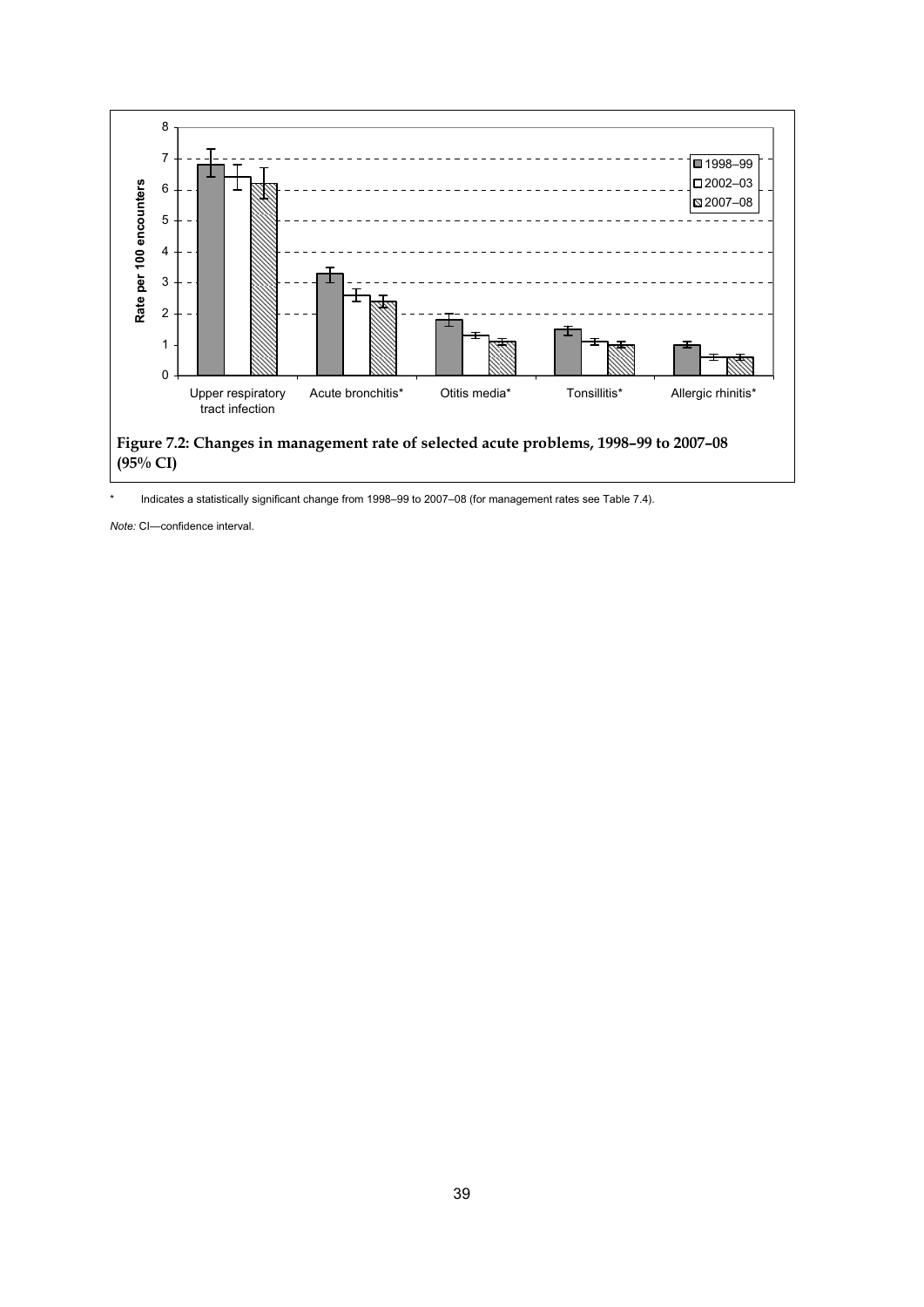| ו<br>ו                       |
|------------------------------|
|                              |
| ֚֘֝                          |
| ֕֕֕֡                         |
| こうしょう しょう うらん しんこうしょ         |
|                              |
|                              |
| クイナクチクス ふくし トリアクラクラクライブ<br>i |
|                              |
|                              |
|                              |
| し そうそうけいさつけん そうよう てうじょうそうそう  |
|                              |
|                              |
|                              |
|                              |
|                              |
|                              |
| ธี<br>มี                     |
| l                            |
|                              |
|                              |
| Ċ                            |

|                      |                                |                                               |                         |                         |                          | Per cent of encounters (95% CI) |                                                                   |                             |                          |                         |  |
|----------------------|--------------------------------|-----------------------------------------------|-------------------------|-------------------------|--------------------------|---------------------------------|-------------------------------------------------------------------|-----------------------------|--------------------------|-------------------------|--|
| Number of problems   | 1998-99                        | 1999-00                                       | ទី<br><b>2000</b>       | $2001 - 02$             | $2002 - 03$              | 2003-04                         | 2004-05                                                           | 2005-06                     | 2006-07                  | 2007-08                 |  |
| managed at encounter |                                | $(n = 96,901)$ $(n = 104,856)$ $(n = 99,307)$ |                         | $(n = 96, 973)$         |                          |                                 | $(n = 100, 987)$ $(n = 98, 877)$ $(n = 94, 386)$ $(n = 101, 993)$ |                             | $(n = 91,805)$           | $(n = 95,898)$          |  |
| One problem          | $(65.1 - 67.4)$<br>66.3        | $(64.3 - 66.5)$<br>65.4                       | $(65.4 - 67.5)$<br>66.5 | 66.6–68.8)<br>67.7      | $(65.8 - 68.1)$<br>66.9  | $(65.0 - 67.3)$<br>66.2         | $(65.3 - 67.7)$<br>66.5                                           | $(65.1 - 67.6)$<br>66.4     | $(63.7 - 66.2)$<br>65.0  | $(61.7 - 64.3)$<br>63.0 |  |
| Two problems         | $(23.4 - 24.8)$<br>24.1        | $(24.0 - 25.3)$<br>24.7                       | $(23.8 - 25.1)$         | $(22.4 - 23.7)$<br>23.1 | $(22.6 - 24.1)$<br>23.4  | $(23.1 - 24.5)$<br>23.8         | $(22.9 - 24.3)$<br>23.6                                           | $(22.7 - 24.1)$<br>23.4     | $(23.3 - 24.8)$<br>24.0  | $(24.7 - 26.2)$<br>25.4 |  |
| hree problems        | $(7.3 - 8.1)$                  | $(7.3 - 8.1)$<br>7.7                          | $(6.9 - 7.7)$           | $(6.9 - 7.7)$<br>7.3    | $(7.2 - 8.0)$<br>7.6     | $7.2 - 8.1$<br>7.7              | $73 - 8.2$<br>7.7                                                 | $(7.4 - 8.4)$<br><b>P.5</b> | $(8.1 - 9.0)$<br>8.5     | $(8.3 - 9.3)$<br>8.8    |  |
| Four problems        | $(1.6 - 2.3)$<br>$\frac{0}{2}$ | $(1.9 - 2.5)$<br>22<br>21                     | $(1.5 - 2.2)$           | $(1.6 - 2.2)$<br>ق<br>- | $(1.7 - 2.5)$<br>ี<br>21 | $(2.0 - 2.8)$<br>$\frac{4}{2}$  | $(1.8 - 2.5)$<br>2.2                                              | $(2.1 - 2.6)$<br>2.3        | $(2.2 - 2.7)$<br>25<br>2 | $(2.4 - 3.0)$<br>2.7    |  |
|                      |                                |                                               |                         |                         |                          |                                 |                                                                   |                             |                          |                         |  |

 $/\blacklozenge$  indicates a statistically significant change, and  $-$  indicates there was no change. (a) The direction and type of change from 1998–99 to 2007–08 is indicated for each result:  $\spadesuit$ 

Note: CI-confidence interval. *Note:* CI—confidence interval.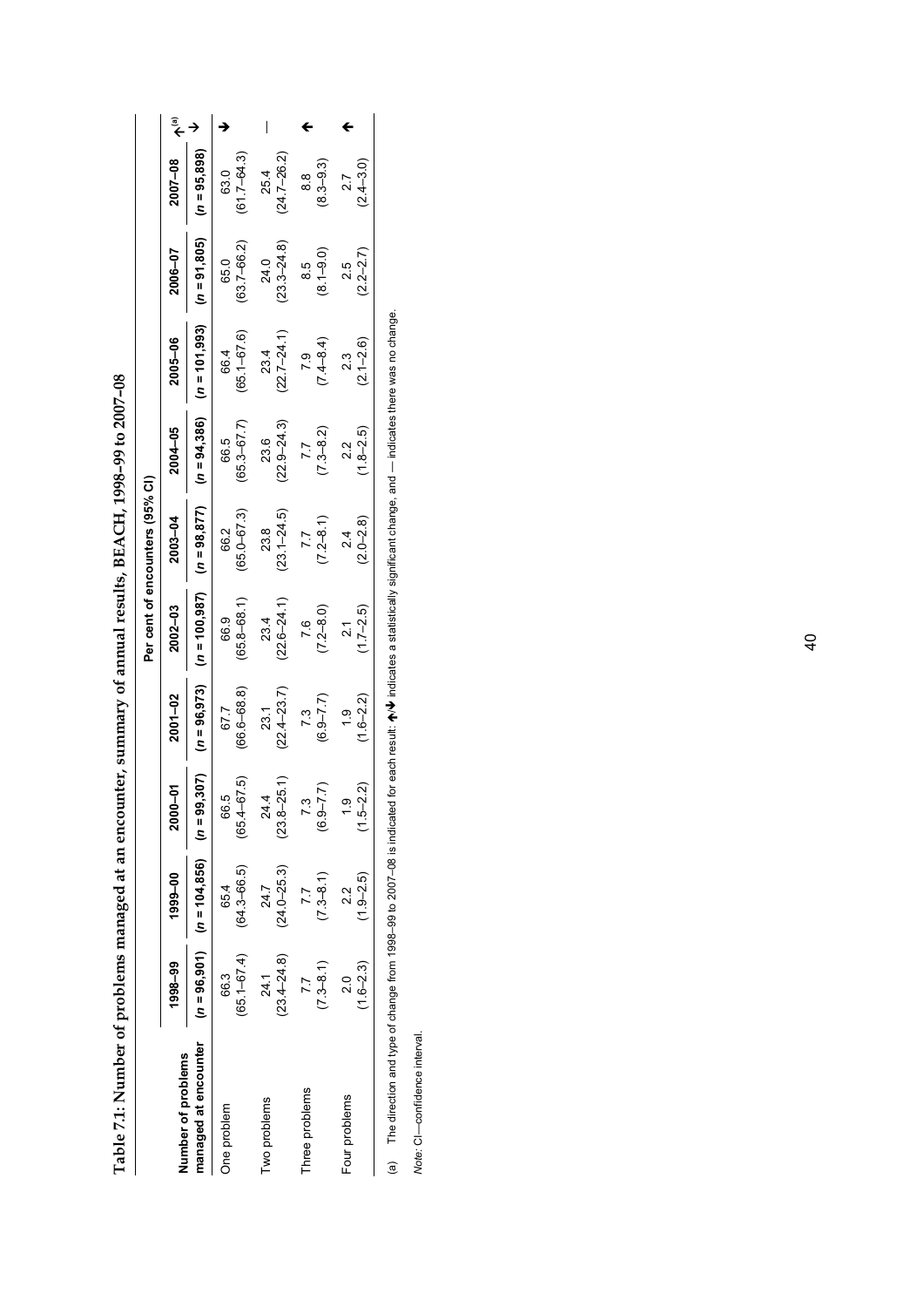| こう まうらく こうこう こうこう こうこう                                                          |
|---------------------------------------------------------------------------------|
|                                                                                 |
|                                                                                 |
|                                                                                 |
|                                                                                 |
|                                                                                 |
|                                                                                 |
|                                                                                 |
| ֖֖֖֖֖֧ׅׅׅׅ֖ׅ֖֧ׅ֪֪֪ׅ֖֧ׅ֪֪ׅ֖֧֪ׅ֪֪֪֪ׅ֖֚֚֚֚֚֚֚֚֚֚֚֚֚֚֚֚֚֚֚֚֚֚֚֚֚֚֚֚֚֚֡֝֝֬֝֬֓֞֝֬֓֞֝֝ |
|                                                                                 |
| ׇ֚֘֝֬                                                                           |
|                                                                                 |
|                                                                                 |
|                                                                                 |
|                                                                                 |
|                                                                                 |
|                                                                                 |
|                                                                                 |
|                                                                                 |
|                                                                                 |
|                                                                                 |
|                                                                                 |
|                                                                                 |
| 一つ アックス せん いしょう うらうりょう                                                          |
|                                                                                 |
|                                                                                 |
|                                                                                 |
|                                                                                 |
|                                                                                 |
|                                                                                 |
|                                                                                 |
|                                                                                 |
|                                                                                 |
|                                                                                 |
|                                                                                 |
|                                                                                 |
|                                                                                 |
|                                                                                 |
|                                                                                 |
|                                                                                 |
|                                                                                 |
|                                                                                 |
| ا<br> <br> }                                                                    |
|                                                                                 |
|                                                                                 |
|                                                                                 |
|                                                                                 |
|                                                                                 |
|                                                                                 |
| i                                                                               |
|                                                                                 |
|                                                                                 |
|                                                                                 |
|                                                                                 |
|                                                                                 |
| ì                                                                               |
| l                                                                               |
|                                                                                 |
| l<br>I                                                                          |
| ׇ֠                                                                              |
|                                                                                 |
| į                                                                               |
|                                                                                 |
|                                                                                 |
|                                                                                 |
|                                                                                 |
|                                                                                 |
| ֖֪֪֪ׅ֚֚֚֚֚֚֚֚֚֚֚֚֚֚֚֚֚֚֚֚֚֚֬֝֝֝֝֝֝֝֝֬֝֝֬֝֝֬֝֬֝֬                                 |
|                                                                                 |
| ı                                                                               |
|                                                                                 |
| '<br> <br>֕                                                                     |

|                                           |                                   |                                                                |                                |                              | Rate per 100 encounters <sup>(a)</sup> (95% CI) |                                   |                                   |                                   |                                |                                |                          |
|-------------------------------------------|-----------------------------------|----------------------------------------------------------------|--------------------------------|------------------------------|-------------------------------------------------|-----------------------------------|-----------------------------------|-----------------------------------|--------------------------------|--------------------------------|--------------------------|
|                                           | 1998-99                           | 1999-00                                                        | 2000-01                        | 2001-02                      | $2002 - 03$                                     | 2003-04                           | 2004-05                           | 2005-06                           | 2006-07                        | 2007-08                        | مّ€                      |
| ICPC-2 component                          | $(n = 96, 901)$                   | $(n = 104, 856)$                                               | $(n = 99, 307)$                | $(n = 96, 973)$              | $(n = 100, 987)$                                | $(n = 98, 877)$                   | $(n = 94,386)$                    | $(n = 101, 993)$                  | $(n = 91, 805)$                | $(n = 95,898)$                 | →                        |
| Diagnosis, diseases                       | $(93.1 - 96.3)$<br>94.7           | $(94.4 - 97.8)$<br>96.1                                        | $(93.6 - 96.7)$<br>95.2        | $(92.1 - 95.2)$<br>93.7      | $(91.5 - 94.8)$<br>93.1                         | $(93.0 - 96.5)$<br>94.8           | $(94.2 - 96.0)$<br>94.2           | $(93.6 - 97.3)$<br>95.5           | $(94.8 - 98.3)$<br>96.6        | $(96.2 - 99.9)$<br>98.1        | $\overline{\phantom{a}}$ |
| Symptoms & complaints                     | $(32.3 - 33.9)$<br>33.1           | $(31.2 - 32.8)$<br>32.0                                        | $(30.9 - 32.5)$<br>31.7        | $(30.6 - 32.2)$<br>31.4      | $(30.6 - 32.2)$<br>31.4                         | $(30.0 - 31.6)$<br>30.8           | $(30.2 - 31.9)$<br>31.1           | $(29.6 - 31.2)$<br>30.4           | $(30.6 - 32.2)$<br>31.4        | $(31.5 - 33.1)$<br>32.3        |                          |
| Diagnostic & preventive<br>procedures     | $(12.2 - 13.5)$<br>12.8           | $(12.4 - 13.7)$<br>13.1                                        | $(11.9 - 13.2)$<br>12.6        | $(11.8 - 13.0)$<br>12.4      | $(12.8 - 14.2)$<br>13.5                         | $(12.9 - 14.4)$<br>13.6           | $(12.5 - 14.0)$<br>13.3           | $(13.1 - 14.4)$<br>13.7           | $(13.0 - 14.5)$<br>13.8        | $(13.5 - 14.8)$<br>14.2        | $\overline{\mathbf{z}}$  |
| Medications, treatments<br>& therapeutics | $(2.4 - 2.8)$<br>2.6              | $(2.9 - 3.3)$<br>$\overline{3.1}$                              | $(2.7 - 3.1)$<br>2.9           | $(3.0 - 3.6)$<br>3.3         | $(3.3 - 3.8)$<br>3.6                            | $(3.6 - 4.3)$<br>4.0              | $(3.4 - 3.9)$<br>$\overline{3.7}$ | $(3.0 - 3.5)$<br>3.2              | $(2.9 - 3.5)$<br>3.2           | $(2.7 - 3.2)$<br>$\frac{9}{2}$ | ဟ                        |
| Results                                   | $(0.7 - 0.9)$<br>$0.\overline{8}$ | $(0.7 - 0.9)$<br>$\frac{8}{1}$                                 | $(0.7 - 0.9)$<br>$\frac{8}{1}$ | $(0.9 - 1.2)$<br>$\tilde{c}$ | $(0.9 - 1.2)$<br>$\frac{1}{2}$                  | $(1.1 - 1.4)$<br>1.2              | $(1.3 - 1.5)$<br>14               | $(1.3 - 1.6)$<br>1.4              | $(1.4 - 1.7)$<br>$\frac{6}{1}$ | $(1.6 - 1.9)$<br>$\frac{8}{1}$ |                          |
| Referral & other RFE                      | $(0.8 - 1.1)$<br>$\frac{10}{10}$  | $(1.2 - 1.4)$<br>$\ddot{.}$                                    | $(1.0 - 1.2)$                  | $(1.0 - 1.3)$<br>$\tilde{=}$ | $(1.5 - 1.9)$<br>$\ddot{ }$ :                   | $(1.1 - 1.4)$<br>$\ddot{.}3$      | $(1.2 - 1.5)$<br>$\frac{4}{1}$    | $(1.1 - 1.4)$<br>$\frac{1}{2}$    | $(1.2 - 1.5)$<br>$\ddot{.}3$   | $(1.1 - 1.3)$<br>$\frac{1}{2}$ |                          |
| Administrative                            | $(0.3 - 0.5)$<br>0.4              | $(0.4 - 0.5)$<br>0.4                                           | $(0.3 - 0.4)$<br>0.4           | $(0.4 - 0.5)$<br>0.5         | $(0.5 - 0.6)$<br>0.5                            | $(0.6 - 0.7)$<br>$0.\overline{0}$ | $(0.5 - 0.6)$<br>0.6              | $(0.6 - 0.8)$<br>$\overline{0.7}$ | $(0.7 - 0.8)$<br>$\frac{8}{1}$ | $(0.8 - 1.0)$<br>0.9           |                          |
| <b>Total problems</b>                     | 145.3                             | $(143.5 - 147.2)$ $(144.9 - 148.6)$ $(142.8 - 146.3)$<br>146.7 | 144.5                          | $(141.7 - 145.2)$<br>143.4   | $(143.0 - 146.8)$<br>144.9                      | $(144.4 - 148.2)$<br>146.3        | $(143.6 - 147.4)$<br>145.5        | $(144.2 - 148.2)$<br>146.2        | $(146.4 - 150.6)$<br>148.5     | $(149.2 - 153.4)$<br>151.3     |                          |
|                                           |                                   |                                                                |                                |                              |                                                 |                                   |                                   |                                   |                                |                                |                          |

(a) Figures do not total 100, as more than one problem can be recorded for each encounter.

The direction and type of change from 1998–99 to 2007–08 is indicated for each result: ♠/♥ indicates a statistically significant change, 个/↓ indicates a marginal change, § indicates a non-linear significant or<br>marginal ch  $\bm{\psi}$  indicates a statistically significant change,  $\bm{\gamma}\bm{\vee}$  indicates a marginal change, § indicates a non-linear significant or (a) Figures do not total 100, as more than one problem can be recorded for each encounter.<br>(b) The direction and type of change from 1998–99 to 2007–08 is indicated for each result: ♦/ (b) The direction and type of change from 1998–99 to 2007–08 is indicated for each result:  $\spadesuit$ marginal change, and — indicates there was no change.

Note: CI-confidence interval; RFE-reason for encounter. *Note:* CI—confidence interval; RFE—reason for encounter.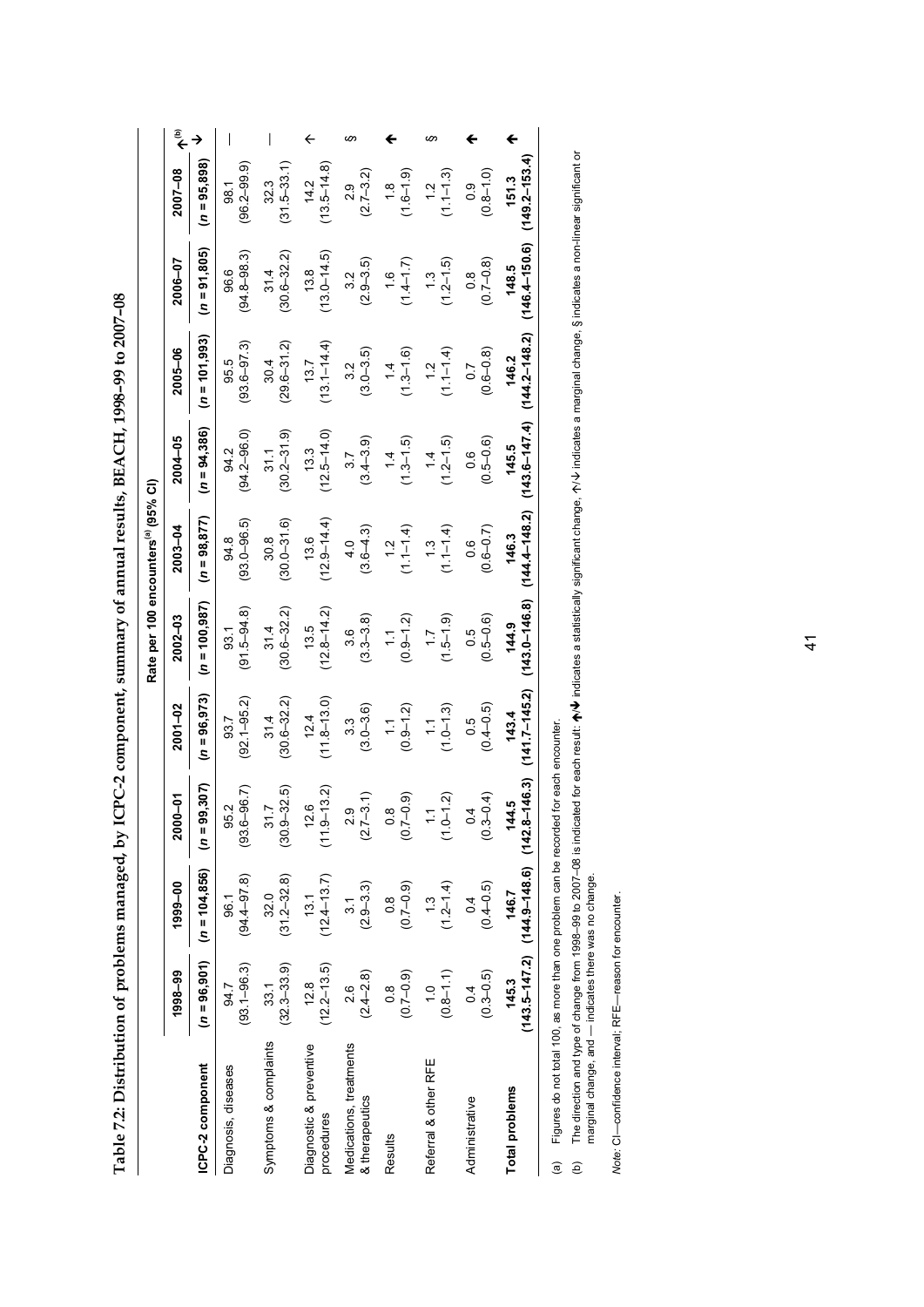| <b>CONTROL SECTION FOR THE SECTION FOR</b>     |
|------------------------------------------------|
| ו<br>ו                                         |
|                                                |
| ı                                              |
| ֖֧֧ׅׅ֧֧֧֚֚֚֚֚֚֚֚֚֚֚֚֚֚֚֚֚֚֚֚֚֚֚֬֝֓֡֜֓֡֬֓֡֓֝֬֝֓ |
|                                                |
|                                                |
|                                                |
|                                                |
|                                                |
|                                                |
|                                                |
|                                                |
|                                                |
| <b>Contract of Section</b>                     |
| l<br>F                                         |
|                                                |
| l                                              |
| ľ<br>$\overline{\phantom{a}}$                  |
|                                                |
|                                                |
|                                                |
| .<br>.<br>.                                    |
|                                                |
|                                                |
|                                                |
| a p<br>l                                       |
|                                                |
|                                                |
|                                                |
| l<br>.                                         |
|                                                |
|                                                |
| l                                              |

| مٌ€<br>→<br>$\leftarrow$<br>$(n = 95,898)$<br>$11.5$<br>$(10.9-12.0)$<br>$(18.8 - 20.1)$<br>$17.8$<br>$(17.1-18.5)$<br>$17.2$<br>(16.5–17.9)<br>$(12.3 - 13.5)$<br>$(10.4 - 11.1)$<br>$(16.8 - 18.3)$<br>$(16.7 - 17.8)$<br>$2007 - 08$<br>$(5.4 - 6.2)$<br>$(3.6 - 4.2)$<br>$3.8$<br>$(3.6 - 3.9)$<br>$(3.0 - 3.3)$<br>$3.6$<br>(3.4–3.7)<br>17.6<br>19.4<br>17.3<br>10.7<br>5.8<br>3.9<br>3.1<br>$(n = 91, 805)$<br>$(10.5 - 11.4)$<br>$(18.9 - 20.3)$<br>$(15.6 - 16.8)$<br>$(16.7 - 18.1)$<br>$(16.6 - 17.6)$<br>$17.5$<br>(16.9–18.2)<br>$12.1$<br>(11.6–12.6)<br>$(10.1 - 10.7)$<br>$\begin{array}{c} 5.7 \\ (5.3 - 6.1) \end{array}$<br>2006-07<br>$3.9$<br>$(3.6-4.2)$<br>$3.8$<br>$(3.6-3.9)$<br>$3.8$<br>$(3.6 - 3.9)$<br>$(3.0 - 3.3)$<br>10.4<br>16.2<br>17.4<br>17.1<br>3.2<br>$(n = 101,993)$<br>$20.6$<br>(19.9–21.3)<br>$11.6$<br>$(11.0-12.1)$<br>$11.1$<br>(10.5–11.7)<br>$(14.5 - 15.7)$<br>$17.2$<br>(16.7–17.7)<br>$16.6$<br>$(16.1 - 17.2)$<br>$(16.1 - 17.7)$<br>$10.1$<br>$(9.8 - 10.4)$<br>$2005 - 06$<br>$5.8$<br>$(5.4 - 6.2)$<br>$(3.8-4.1)$<br>$3.6$<br>$(3.4 - 3.8)$<br>$(2.9 - 3.2)$<br>$(3.6-4.1)$<br>15.1<br>$(n = 94, 386)$<br>$(18.6 - 19.9)$<br>$(17.1 - 18.3)$<br>$11.4$<br>$(10.8-12.0)$<br>$(14.5 - 15.7)$<br>$(15.5 - 16.9)$<br>$17.2$<br>(16.6–17.9)<br>$(11.2 - 12.3)$<br>$\begin{array}{c} 9.9 \\ (9.6 - 10.2) \end{array}$<br>2004-05<br>$\begin{array}{c} 5.7 \\ (5.3 - 6.1) \end{array}$<br>$(3.9 - 4.2)$<br>$3.8$<br>(3.6–4.1)<br>$(3.5 - 3.8)$<br>$(2.9 - 3.2)$<br>1.7<br>16.2<br>15.1<br>4.1<br>3.0<br>$(n = 98, 877)$<br>$(14.5 - 15.5)$<br>$17.1$<br>(16.6–17.6)<br>$16.9$<br>$(16.2-17.6)$<br>$20.1$<br>(19.5–20.7)<br>$16.8$<br>$(16.1 - 17.5)$<br>$(10.8 - 11.8)$<br>$(10.3 - 11.4)$<br>$10.5$<br>$(10.2-10.8)$<br>$2003 - 04$<br>$5.9$<br>$(5.5-6.3)$<br>$4.2$<br>(3.9–4.5)<br>$4.0$<br>(3.8–4.1)<br>$(3.8-4.1)$<br>$(2.9 - 3.2)$<br>15.0<br>3.0<br>$(n = 100, 987)$<br>$20.6$<br>(20.0-21.3)<br>$(16.5 - 17.6)$<br>$(15.2 - 16.3)$<br>$(15.3 - 16.7)$<br>$16.5$<br>$(16.0 - 17.0)$<br>$(10.2 - 11.0)$<br>$(9.8-10.8)$<br>$(9.8 - 10.1)$<br>$2002 - 03$<br>$4.2$<br>(3.9–4.5)<br>$4.0$<br>(3.8–4.2)<br>$(2.7 - 3.0)$<br>$6.7$<br>(6.2–7.1)<br>$4.2$<br>$(4.0-4.4)$<br>16.0<br>15.8<br>17.1<br>$(n = 96, 973)$<br>$21.4$<br>(20.7–22.0)<br>$(14.0 - 15.5)$<br>$17.5$<br>(17.0–18.0)<br>$16.1$<br>$(15.6-16.6)$<br>$(10.0-10.9)$<br>$16.1$<br>$(15.5-16.8)$<br>$10.6$<br>$(10.1-11.2)$<br>$9.9$<br>$(9.6 - 10.2)$<br>$2001 - 02$<br>$6.1$<br>$(5.8 - 6.5)$<br>$(4.0 - 4.4)$<br>$(3.5-3.9)$<br>$4.0$<br>(3.7–4.2)<br>$(2.7 - 3.0)$<br>14.7<br>4.2<br>$-4.6$ |                                                                                                                                |                       |  | Rate per 100 encounters <sup>(a)</sup> (95% CI) |  |  |  |
|-----------------------------------------------------------------------------------------------------------------------------------------------------------------------------------------------------------------------------------------------------------------------------------------------------------------------------------------------------------------------------------------------------------------------------------------------------------------------------------------------------------------------------------------------------------------------------------------------------------------------------------------------------------------------------------------------------------------------------------------------------------------------------------------------------------------------------------------------------------------------------------------------------------------------------------------------------------------------------------------------------------------------------------------------------------------------------------------------------------------------------------------------------------------------------------------------------------------------------------------------------------------------------------------------------------------------------------------------------------------------------------------------------------------------------------------------------------------------------------------------------------------------------------------------------------------------------------------------------------------------------------------------------------------------------------------------------------------------------------------------------------------------------------------------------------------------------------------------------------------------------------------------------------------------------------------------------------------------------------------------------------------------------------------------------------------------------------------------------------------------------------------------------------------------------------------------------------------------------------------------------------------------------------------------------------------------------------------------------------------------------------------------------------------------------------------------------------------------------------------------------------------------------------------------------------------------------------------------------------------|--------------------------------------------------------------------------------------------------------------------------------|-----------------------|--|-------------------------------------------------|--|--|--|
|                                                                                                                                                                                                                                                                                                                                                                                                                                                                                                                                                                                                                                                                                                                                                                                                                                                                                                                                                                                                                                                                                                                                                                                                                                                                                                                                                                                                                                                                                                                                                                                                                                                                                                                                                                                                                                                                                                                                                                                                                                                                                                                                                                                                                                                                                                                                                                                                                                                                                                                                                                                                                 | 1999-00<br>1998-99                                                                                                             | $2000 - 01$           |  |                                                 |  |  |  |
|                                                                                                                                                                                                                                                                                                                                                                                                                                                                                                                                                                                                                                                                                                                                                                                                                                                                                                                                                                                                                                                                                                                                                                                                                                                                                                                                                                                                                                                                                                                                                                                                                                                                                                                                                                                                                                                                                                                                                                                                                                                                                                                                                                                                                                                                                                                                                                                                                                                                                                                                                                                                                 | $(n = 104, 856)$<br>$(n = 96, 901)$                                                                                            | $(n = 99, 307)$       |  |                                                 |  |  |  |
|                                                                                                                                                                                                                                                                                                                                                                                                                                                                                                                                                                                                                                                                                                                                                                                                                                                                                                                                                                                                                                                                                                                                                                                                                                                                                                                                                                                                                                                                                                                                                                                                                                                                                                                                                                                                                                                                                                                                                                                                                                                                                                                                                                                                                                                                                                                                                                                                                                                                                                                                                                                                                 | $24.3$<br>$(23.6-25.0)$                                                                                                        | $22.5$<br>(21.9–23.2) |  |                                                 |  |  |  |
|                                                                                                                                                                                                                                                                                                                                                                                                                                                                                                                                                                                                                                                                                                                                                                                                                                                                                                                                                                                                                                                                                                                                                                                                                                                                                                                                                                                                                                                                                                                                                                                                                                                                                                                                                                                                                                                                                                                                                                                                                                                                                                                                                                                                                                                                                                                                                                                                                                                                                                                                                                                                                 | $24.2$<br>(23.5–24.9)<br>13.9<br>13.4–14.5)<br>$13.2$<br>$(12.7-13.7)$                                                         | $14.2$<br>(13.7–14.7) |  |                                                 |  |  |  |
|                                                                                                                                                                                                                                                                                                                                                                                                                                                                                                                                                                                                                                                                                                                                                                                                                                                                                                                                                                                                                                                                                                                                                                                                                                                                                                                                                                                                                                                                                                                                                                                                                                                                                                                                                                                                                                                                                                                                                                                                                                                                                                                                                                                                                                                                                                                                                                                                                                                                                                                                                                                                                 | $16.3$<br>$(15.5-17.0)$<br>$16.1$<br>$(15.4 - 16.8)$                                                                           | $(15.3 - 16.7)$       |  |                                                 |  |  |  |
|                                                                                                                                                                                                                                                                                                                                                                                                                                                                                                                                                                                                                                                                                                                                                                                                                                                                                                                                                                                                                                                                                                                                                                                                                                                                                                                                                                                                                                                                                                                                                                                                                                                                                                                                                                                                                                                                                                                                                                                                                                                                                                                                                                                                                                                                                                                                                                                                                                                                                                                                                                                                                 | $16.9$<br>$(16.4-17.4)$<br>$(16.3 - 17.5)$                                                                                     | $(16.9 - 18.0)$       |  |                                                 |  |  |  |
|                                                                                                                                                                                                                                                                                                                                                                                                                                                                                                                                                                                                                                                                                                                                                                                                                                                                                                                                                                                                                                                                                                                                                                                                                                                                                                                                                                                                                                                                                                                                                                                                                                                                                                                                                                                                                                                                                                                                                                                                                                                                                                                                                                                                                                                                                                                                                                                                                                                                                                                                                                                                                 | $(16.6 - 17.5)$<br>$16.5$<br>(16.0–17.0)                                                                                       | $16.7$<br>(16.2–17.3) |  |                                                 |  |  |  |
|                                                                                                                                                                                                                                                                                                                                                                                                                                                                                                                                                                                                                                                                                                                                                                                                                                                                                                                                                                                                                                                                                                                                                                                                                                                                                                                                                                                                                                                                                                                                                                                                                                                                                                                                                                                                                                                                                                                                                                                                                                                                                                                                                                                                                                                                                                                                                                                                                                                                                                                                                                                                                 | $\begin{array}{c} 9.8 \\ (9.3 - 10.2) \end{array}$<br>$\begin{array}{c} 8.8 \\ (8.4 - 9.2) \end{array}$                        |                       |  |                                                 |  |  |  |
|                                                                                                                                                                                                                                                                                                                                                                                                                                                                                                                                                                                                                                                                                                                                                                                                                                                                                                                                                                                                                                                                                                                                                                                                                                                                                                                                                                                                                                                                                                                                                                                                                                                                                                                                                                                                                                                                                                                                                                                                                                                                                                                                                                                                                                                                                                                                                                                                                                                                                                                                                                                                                 | $10.8$<br>$(10.2 - 11.3)$<br>$\begin{array}{c} 9.1 \\ (8.7-9.6) \\ 10.5 \\ (10.0-11.1) \end{array}$<br>$10.5$<br>$(10.0-11.0)$ |                       |  |                                                 |  |  |  |
|                                                                                                                                                                                                                                                                                                                                                                                                                                                                                                                                                                                                                                                                                                                                                                                                                                                                                                                                                                                                                                                                                                                                                                                                                                                                                                                                                                                                                                                                                                                                                                                                                                                                                                                                                                                                                                                                                                                                                                                                                                                                                                                                                                                                                                                                                                                                                                                                                                                                                                                                                                                                                 | $9.9$<br>$(9.6 - 10.2)$<br>$10.1$<br>(9.7–10.3)                                                                                |                       |  |                                                 |  |  |  |
|                                                                                                                                                                                                                                                                                                                                                                                                                                                                                                                                                                                                                                                                                                                                                                                                                                                                                                                                                                                                                                                                                                                                                                                                                                                                                                                                                                                                                                                                                                                                                                                                                                                                                                                                                                                                                                                                                                                                                                                                                                                                                                                                                                                                                                                                                                                                                                                                                                                                                                                                                                                                                 | $6.1$<br>(5.7–6.4)<br>$(5.8 - 6.5)$<br>$(5.8 - 6.5)$<br>$(4.0 - 4.6)$<br>$(9.9-10.5)$<br>$(6.3$<br>$(5.9-6.6)$                 |                       |  |                                                 |  |  |  |
|                                                                                                                                                                                                                                                                                                                                                                                                                                                                                                                                                                                                                                                                                                                                                                                                                                                                                                                                                                                                                                                                                                                                                                                                                                                                                                                                                                                                                                                                                                                                                                                                                                                                                                                                                                                                                                                                                                                                                                                                                                                                                                                                                                                                                                                                                                                                                                                                                                                                                                                                                                                                                 | $(3.6 - 4.2)$<br>$(3.8 - 4.3)$                                                                                                 |                       |  |                                                 |  |  |  |
|                                                                                                                                                                                                                                                                                                                                                                                                                                                                                                                                                                                                                                                                                                                                                                                                                                                                                                                                                                                                                                                                                                                                                                                                                                                                                                                                                                                                                                                                                                                                                                                                                                                                                                                                                                                                                                                                                                                                                                                                                                                                                                                                                                                                                                                                                                                                                                                                                                                                                                                                                                                                                 | $\vec{4}$<br>(4.2)<br>$4.5$<br>$(4.3-4.7)$<br>$(4.7-5.1)$                                                                      |                       |  |                                                 |  |  |  |
|                                                                                                                                                                                                                                                                                                                                                                                                                                                                                                                                                                                                                                                                                                                                                                                                                                                                                                                                                                                                                                                                                                                                                                                                                                                                                                                                                                                                                                                                                                                                                                                                                                                                                                                                                                                                                                                                                                                                                                                                                                                                                                                                                                                                                                                                                                                                                                                                                                                                                                                                                                                                                 | ా అ<br>ల<br>$(3.7 - 4.1)$<br>$40$<br>(3.8–4.2)                                                                                 | 8.8<br>- 3.91         |  |                                                 |  |  |  |
|                                                                                                                                                                                                                                                                                                                                                                                                                                                                                                                                                                                                                                                                                                                                                                                                                                                                                                                                                                                                                                                                                                                                                                                                                                                                                                                                                                                                                                                                                                                                                                                                                                                                                                                                                                                                                                                                                                                                                                                                                                                                                                                                                                                                                                                                                                                                                                                                                                                                                                                                                                                                                 | $(2.5 - 2.8)$<br>2.7<br>$(2.9 - 3.2)$<br>3.0<br>$(2.7 - 3.0)$<br>$\frac{8}{2}$                                                 |                       |  |                                                 |  |  |  |

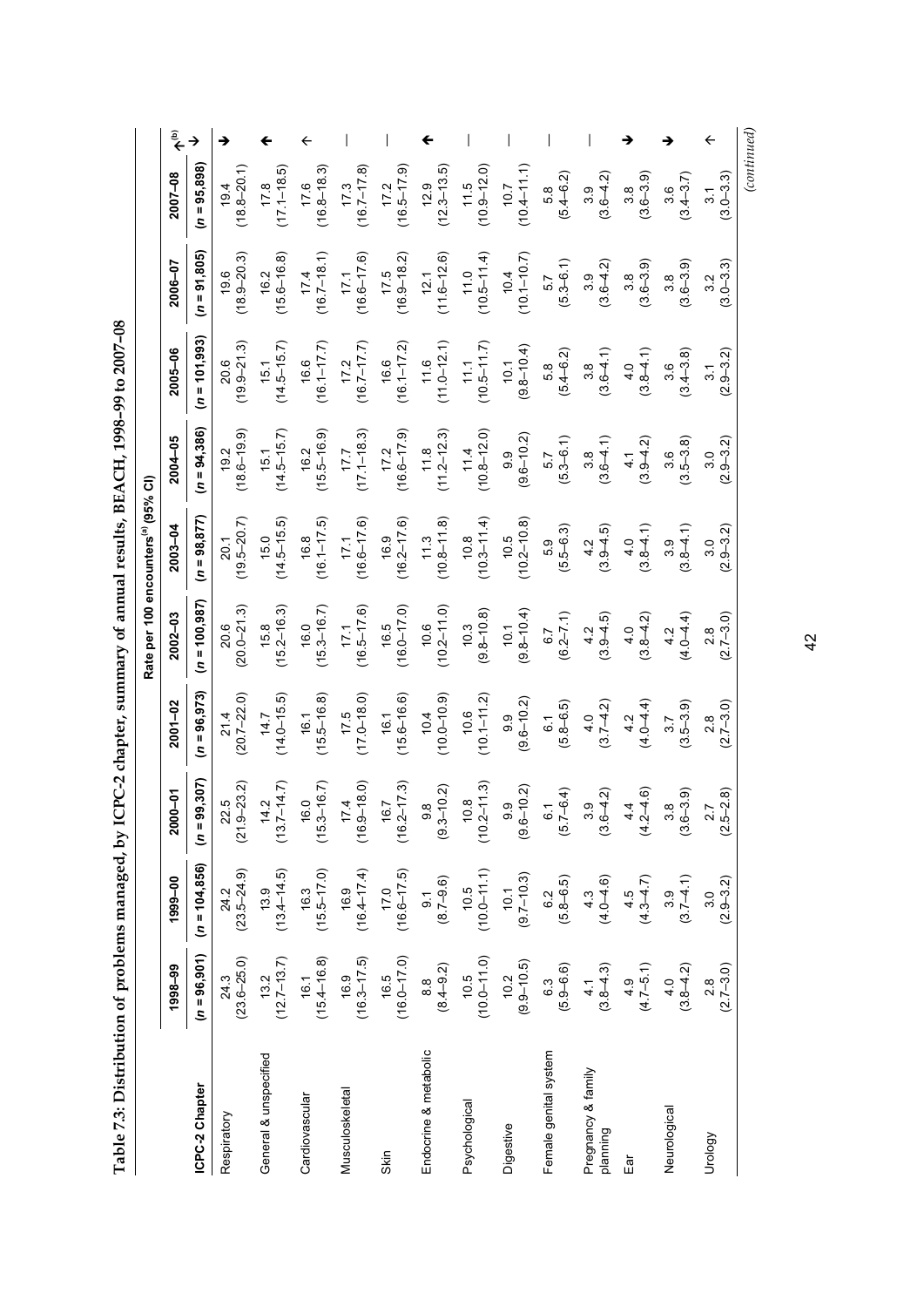|                       |                                 |                                                                                  |                    |                                   | Rate per 100 encounters <sup>(a)</sup> (95% CI) |                                |                                |                                |                                 |                                |    |
|-----------------------|---------------------------------|----------------------------------------------------------------------------------|--------------------|-----------------------------------|-------------------------------------------------|--------------------------------|--------------------------------|--------------------------------|---------------------------------|--------------------------------|----|
|                       | 1998-99                         | 1999-00                                                                          | $2000 - 01$        | 2001-02                           | 2002-03                                         | $2003 - 04$                    | 2004-05                        | 2005-06                        | 2006-07                         | 2007-08                        | €ِ |
| ICPC-2 Chapter        |                                 | $(n = 96,901)$ $(n = 104,856)$ $(n = 9$                                          | 9,307              | $(n = 96, 973)$                   | $(n = 100, 987)$                                | $(n = 98, 877)$                | $(n = 94, 386)$                | $(n = 101, 993)$               | $(n = 91, 805)$                 | $(n = 95, 898)$                |    |
| Еyе                   | $(2.7 - 3.0)$<br>8.S            | $(2.6 - 2.9)$<br>$\overline{27}$                                                 | $(2.5 - 2.7)$<br>ဖ | $(2.4 - 2.6)$<br>25               | $(2.5 - 2.7)$<br>2.6                            | $(2.6 - 2.9)$<br>27            | $(2.5 - 2.8)$<br>27            | $(2.6 - 2.9)$<br>$\frac{8}{2}$ | $(2.5 - 2.8)$<br>27             | $(2.4 - 2.7)$<br>$\frac{8}{2}$ | တ  |
| Male genital system   | $(1.3 - 1.5)$<br>$\overline{4}$ | $(1.3 - 1.5)$                                                                    | $(1.3 - 1.6)$      | $(1.2 - 1.4)$                     | $(1.3 - 1.6)$<br>$\frac{4}{1}$                  | $(1.5 - 1.7)$<br>$\frac{6}{1}$ | $(1.6 - 1.9)$<br>$\frac{8}{1}$ | $(1.7 - 2.0)$<br>$\frac{1}{1}$ | $(1.7 - 2.0)$<br>$\frac{0}{1}$  | $(1.7 - 1.9)$<br>$\frac{8}{1}$ |    |
| Blood                 | $(1.5-1.9)$<br>$\ddot{ }$       | $(1.6 - 1.8)$<br>$\ddot{ }$ :                                                    | $(1.5 - 1.8)$      | $(1.2 - 1.4)$<br>$\frac{1}{2}$    | $(1.3 - 1.5)$<br>$\dot{4}$                      | $(1.5 - 1.8)$<br>$\ddot{ }$ :  | $(1.4 - 1.8)$<br>$\frac{6}{1}$ | $(1.4 - 1.6)$<br>$-1.5$        | $(1.5 - 1.8)$<br>$\ddot{ }$ :   | $(1.5 - 1.8)$<br>$\frac{6}{1}$ | I  |
| Social problems       | $(0.7 - 0.8)$<br>$\frac{8}{1}$  | $(0.8 - 1.0)$<br>0.9                                                             | $(0.6 - 0.8)$      | $(0.6 - 0.8)$<br>$\overline{0}$ . | $(0.6 - 0.8)$<br>$\overline{0}$                 | $(0.7 - 0.9)$<br>$\frac{8}{2}$ | $(0.7 - 0.9)$<br>0.8           | $(0.5 - 0.7)$<br>0.6           | $(0.6 - 0.7)$<br>$\overline{0}$ | $(0.6 - 0.8)$<br>0.7           | I  |
| <b>Total problems</b> | 145.3                           | $(143.5 - 147.2)$ $(144.9 - 148.6)$ $(142.8 - 146.3)$ $(141.7 - 145.2)$<br>146.7 |                    | 143.4                             | $(143.0 - 146.8)$<br>144.9                      | $(144.4 - 148.2)$<br>146.3     | $(143.6 - 147.4)$<br>145.5     | $(144.2 - 148.2)$<br>146.2     | $(146.4 - 150.6)$<br>148.5      | $(149.2 - 153.4)$<br>151.3     |    |

Table 7.3 (continued): Distribution of problems managed, by ICPC-2 chapter, summary of annual results, BEACH, 1998-99 to 2007-08 **Table 7.3 (continued): Distribution of problems managed, by ICPC-2 chapter, summary of annual results, BEACH, 1998–99 to 2007–08**

Figures do not total 100, as more than one problem can be managed at each encounter. (a) Figures do not total 100, as more than one problem can be managed at each encounter.

The direction and type of change from 1998–99 to 2007–08 is indicated for each result: ♠/♦ indicates a statistically significant change, 个/♦ indicates a marginal change, § indicates a non-linear significant or<br>marginal ch  $\bm{\psi}$  indicates a statistically significant change,  $\bm{\gamma} \bm{\vee}$  indicates a marginal change, § indicates a non-linear significant or (b) The direction and type of change from 1998–99 to 2007–08 is indicated for each result:  $\spadesuit$ marginal change, and — indicates there was no change.  $\begin{pmatrix} 0 \\ 0 \end{pmatrix}$ 

Note: CI-confidence interval. *Note:* CI—confidence interval.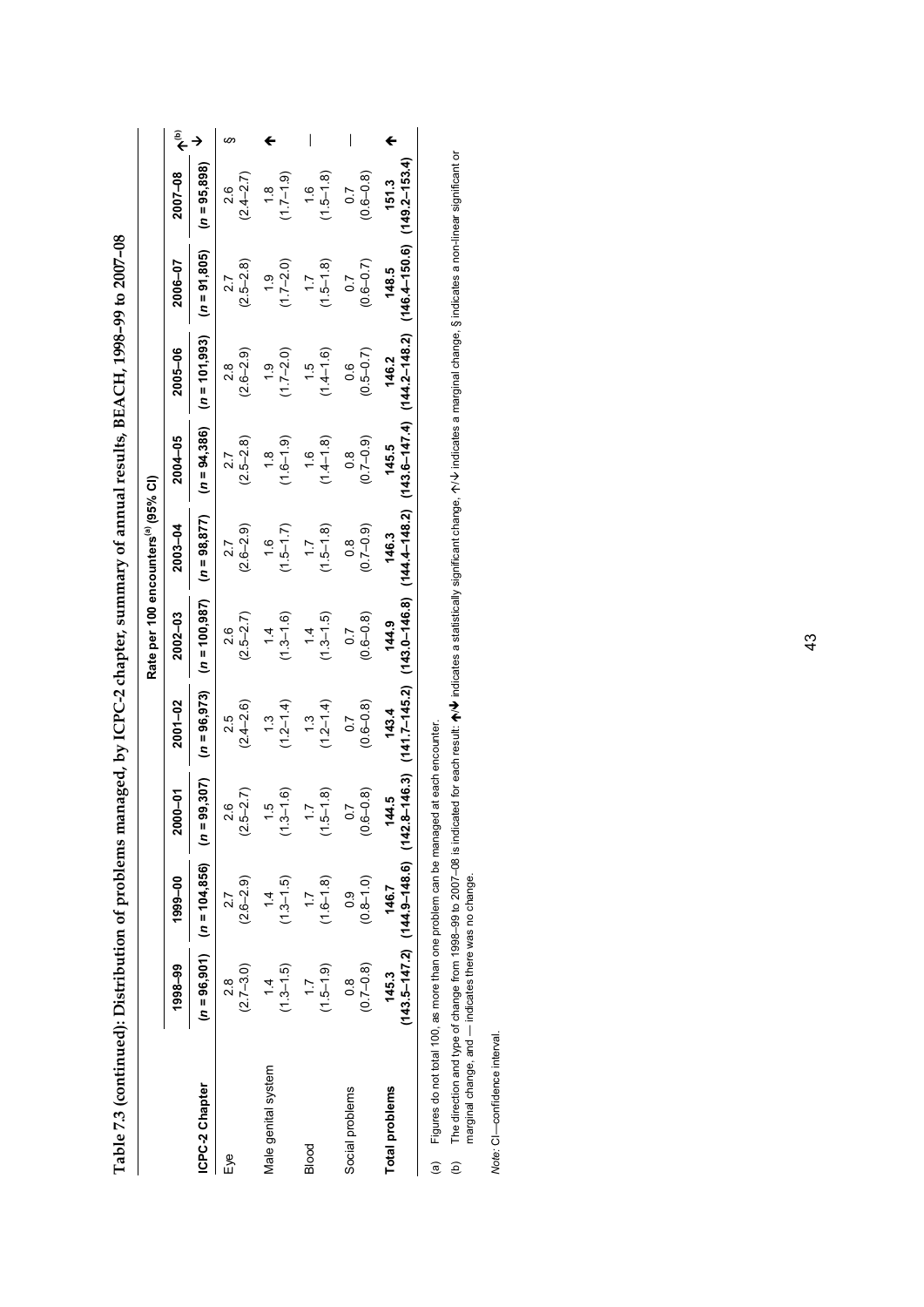| ڊ<br>ا<br>Ļ<br>I<br>.<br>.<br>.<br>.<br>i<br>I<br>י<br> <br> <br>ļ<br>l<br>l<br>l<br>I |  |
|----------------------------------------------------------------------------------------|--|
|                                                                                        |  |
| I                                                                                      |  |
| $\frac{1}{3}$<br>I<br>Ī                                                                |  |

|                                      |                                                   |                        |                                                   |                                                   | Rate per 100 encounters(a) (95% CI)             |                                                    |                                               |                                                   |                                                   |                                                 |                              |
|--------------------------------------|---------------------------------------------------|------------------------|---------------------------------------------------|---------------------------------------------------|-------------------------------------------------|----------------------------------------------------|-----------------------------------------------|---------------------------------------------------|---------------------------------------------------|-------------------------------------------------|------------------------------|
|                                      | 1998-99                                           | 1999-00                | $2000 - 01$                                       | $2001 - 02$                                       | $2002 - 03$                                     | $2003 - 04$                                        | 2004-05                                       | 2005-06                                           | 2006-07                                           | 2007-08                                         | $\widehat{\tilde{\epsilon}}$ |
| Problem managed                      | $(n = 96, 901)$                                   | $(n = 104, 856)$       | $(n = 99, 307)$                                   | $(n = 96, 973)$                                   | $(n = 100, 987)$                                | $(n = 98, 877)$                                    | $(n = 94, 386)$                               | $(n = 101,993)$                                   | $(n = 91, 805)$                                   | $(n = 95,898)$                                  |                              |
| Hypertension*                        | $(78-8.7)$                                        | $(7.9 - 8.9)$          | $\begin{array}{c} 8.6 \\ (8.2 - 9.1) \end{array}$ | $(8.5 - 9.5)$                                     | $(8.4 - 9.3)$                                   | $(8.7 - 9.7)$                                      | $(8.4 - 9.4)$                                 | $(8.9 - 10.0)$                                    | $9.6$<br>$(9.1 - 10.0)$                           | $(9.4 - 10.5)$                                  |                              |
| Check-up-all*                        | $(5.9 - 6.3)$                                     | $6.4$<br>$(6.0 - 6.8)$ | $(5.9 - 6.2)$                                     | $5.8$<br>(5.4–6.1)                                | $6.4$<br>$(6.0 - 6.8)$                          | $6.4$<br>(5.9–6.9)                                 | $(5.9 - 6.7)$                                 | $6.4$<br>( $6.0-6.8$ )                            | $6.6$<br>$(6.2 - 7.0)$                            | $6.3$<br>$(6.0 - 6.7)$                          |                              |
| General check-up*                    | $(1.4-1.7)$                                       | $(1.8$<br>(1.6–1.9)    | $(1.5 - 1.8)$                                     | $(1.6 - 1.9)$                                     | $(1.8-2.1)$                                     | $(1.7 - 2.0)$                                      | $(1.9 - 2.2)$                                 | $2.1$<br>(1.9–2.2)                                | $(2.2 - 2.6)$                                     | $2.5$<br>(2.3–2.7)                              |                              |
| Female genital<br>check-up*          | $(1.5 - 1.8)$                                     | $(14-1.7)$             | $(1.5$<br>$(1.3-1.6)$                             | $(1.6$<br>$(1.4-1.7)$                             | $(1.6 - 2.0)$                                   | $1, 8$<br>$1.6 - 2.0$                              | $(1.8$<br>$(1.6 - 2.0)$                       | $(1.8$<br>$(1.6 - 2.0)$                           | $(1.5 - 1.9)$                                     | $(1.6 - 2.0)$                                   |                              |
| Cardiac check-up*                    | $(1.1 - 1.4)$                                     | $(1.3$<br>$(1.2-1.5)$  | $(1.3$<br>$(1.2-1.4)$                             | $(1.0 - 1.3)$                                     | $(0.9 - 1.2)$                                   | $(1.0-1.3)$                                        | $(0.9 - 1.1)$                                 | $(1.0 - 1.3)$                                     | $(1.1 - 1.5)$                                     | $(1.0-1.4)$                                     |                              |
| Upper respiratory<br>tract infection | $6.8$<br>(6.4–7.3)                                | $7.2$<br>(6.7–7.7)     | $6.9$<br>$(6.5 - 7.3)$                            | $6.2$<br>$(5.8 - 6.6)$                            | $6.4$<br>(6.0–6.8)                              |                                                    | $(5.2 - 5.9)$                                 | $6.2$<br>$(5.8 - 6.6)$                            | $\begin{array}{c} 5.8 \\ (5.3 - 6.2) \end{array}$ | $6.2$<br>(5.7–6.7)                              | w                            |
| vaccination—all*<br>Immunisation/    | $\begin{array}{c} 5.2 \\ (4.7 - 5.6) \end{array}$ | $4.6$<br>$(4.2-5.0)$   | $4.6$<br>$(4.2-4.9)$                              | $4.7$<br>(4.3–5.1)                                | $4.6$<br>$(4.3 - 5.0)$                          | $(5.5$<br>$(5.1-5.8)$<br>$4.7$<br>$(4.3-5.2)$      | $(4.6$<br>$(4.2-5.1)$<br>$3.7$<br>$(3.5-3.9)$ | $\begin{array}{c} 5.0 \\ (4.6 - 5.4) \end{array}$ | $4.7$<br>(4.3–5.2)                                | $\begin{array}{c} 5.2 \\ 4.8 - 5.6 \end{array}$ |                              |
| Depression*                          | $3.5$<br>(3.3–3.7)                                | $(3.2 - 3.6)$          | $(3.7$<br>$(3.4 - 3.9)$                           | $3.4$<br>(3.2–3.6)                                | $(3.3 - 3.7)$                                   | $(3.4-3.9)$<br>$(3.4-3.9)$<br>$3.3$<br>$(3.1-3.5)$ |                                               | $3.6$<br>$(3.4 - 3.8)$                            | $3.7$<br>(3.5–3.9)                                | $(3.8-4.2)$                                     |                              |
| Diabetes—all*                        | $2.6$<br>(2.4–2.7)                                | $2.7$<br>$(2.5-2.9)$   | $(2.6 - 3.0)$                                     | $\begin{array}{c} 3.1 \\ (2.9 - 3.3) \end{array}$ | $\begin{array}{c} 2.9 \\ (2.7-3.1) \end{array}$ |                                                    | $3.2$<br>(3.0-3.4)                            | $(3.3 - 3.8)$                                     | $(3.5 - 3.9)$                                     | $(3.6-4.1)$                                     |                              |
| Lipid disorders*                     | $2.5$<br>(2.3–2.7)                                | $(2.4 - 2.8)$          | $-3.1)$<br>$\infty$<br>$\frac{2}{2}$              | $2.9$<br>(2.7–3.1)                                | $(2.8 - 3.2)$                                   | $(2.9 - 3.4)$                                      | $3.3$<br>(3.1-3.6)                            | $(3.1 - 3.7)$                                     | $3.5$<br>(3.2–3.7)                                | $3.7$<br>(3.4–4.0)                              |                              |
| Arthritis-all*                       | $3.5$<br>(3.2–3.7)                                | $(3.3 - 3.8)$          | $3.9$<br>(3.7–4.1)                                | $(3.5 - 4.0)$                                     | $3.7$<br>(3.5–3.9)                              | $\begin{pmatrix} 4.0 \\ 3.8 - 4.2 \end{pmatrix}$   | $(3.7 - 4.2)$                                 | $(3.5-4.0)$                                       | $(3.5 - 3.9)$                                     | $(3.4 - 3.8)$                                   | m                            |
| Osteoarthritis*                      | $2.2$<br>(2.0–2.4)                                | $(2.1 - 2.4)$          | $2.5$<br>$(2.3 - 2.7)$                            | $(2.4 - 2.8)$                                     | $2.6$<br>(2.4–2.7)                              | $2.8$<br>$(2.6 - 3.0)$                             | $(2.6 - 3.0)$                                 | $(2.5 - 2.9)$                                     | $(2.4 - 2.8)$                                     | $(2.4-2.8)$                                     |                              |
| Back complaint*                      | $(2.4 - 2.9)$<br>27                               | $(2.6 - 2.9)$          | $-2.8$<br>6<br>$(2.4 -$<br>$\sim$                 | $(2.4 - 2.8)$                                     | $(2.4 - 2.8)$                                   | $2.7$<br>$(2.5-2.8)$                               | $(2.6 - 3.0)$                                 | $(2.5 - 2.8)$                                     | $(2.5 - 2.8)$<br>2.6                              | $(2.6 - 2.9)$                                   |                              |
|                                      |                                                   |                        |                                                   |                                                   |                                                 |                                                    |                                               |                                                   |                                                   | (continued)                                     |                              |

44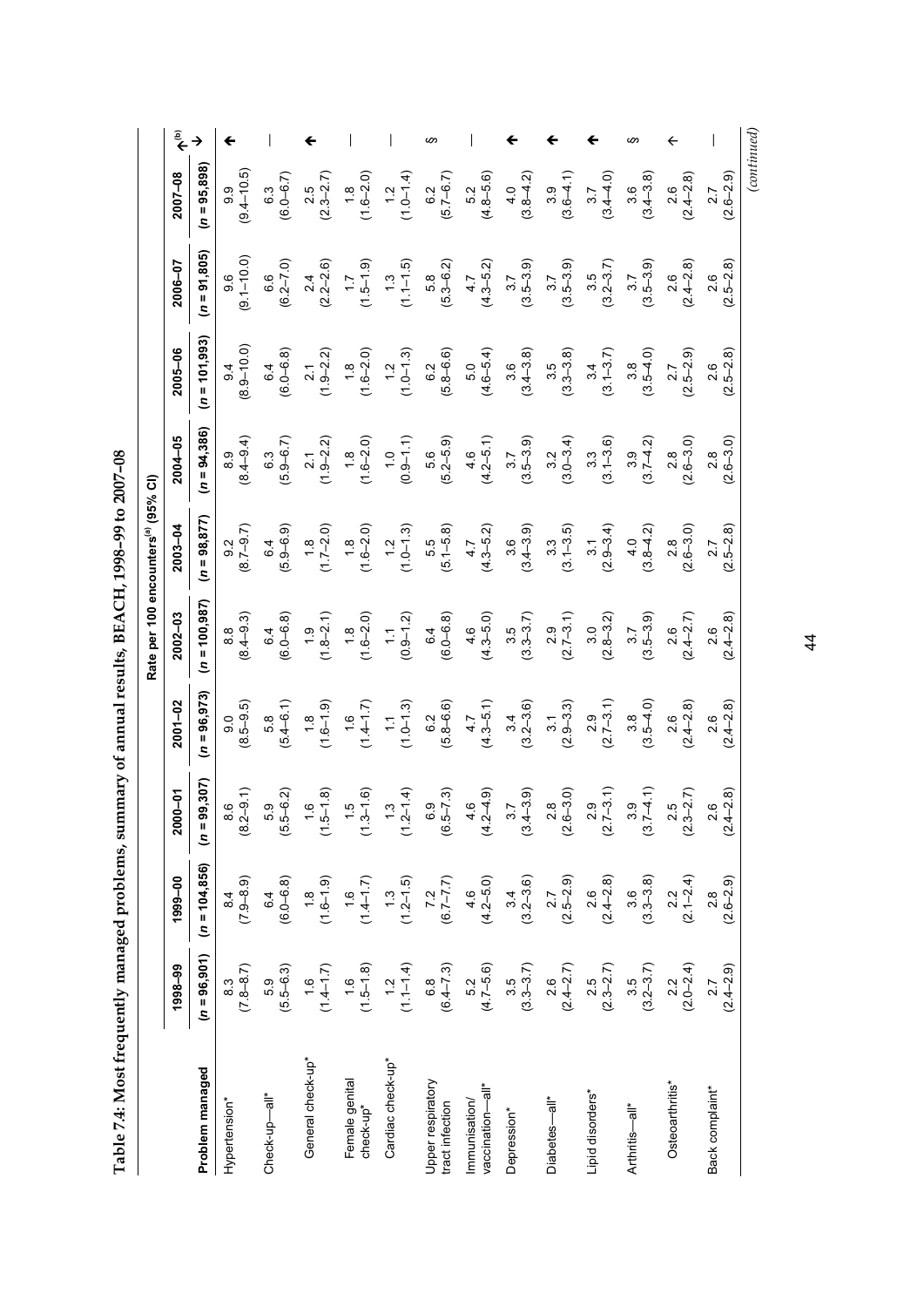| $\frac{1}{2}$                               |
|---------------------------------------------|
| REACH 1998-99 to 2007-08<br>・・・・・・・・・・・・・・・ |
|                                             |
|                                             |
|                                             |
| $\vdots$                                    |
|                                             |
| TESOA LETRURE TO MERITE                     |
|                                             |
|                                             |
|                                             |
|                                             |
|                                             |
| )<br>}                                      |
|                                             |
|                                             |
|                                             |
| <b>.</b><br>.                               |
|                                             |
|                                             |
|                                             |
| ֠                                           |
|                                             |
| I                                           |
|                                             |

|                                    |                                    |                                   |                                              |                                   | Rate per 100 encounters(a) (95% CI) |                                   |                                   |                                |                                |                                |                              |
|------------------------------------|------------------------------------|-----------------------------------|----------------------------------------------|-----------------------------------|-------------------------------------|-----------------------------------|-----------------------------------|--------------------------------|--------------------------------|--------------------------------|------------------------------|
|                                    | 1998-99                            | 1999-00                           | 2000-01                                      | $2001 - 02$                       | $2002 - 03$                         | $2003 - 04$                       | $2004 - 05$                       | 2005-06                        | 2006-07                        | 2007-08                        | $\widehat{\tilde{\epsilon}}$ |
| Problem managed                    | $(n = 96, 901)$                    | $(n = 104, 856)$                  | 99,307)<br>$\bar{a}$                         | $(n = 96, 973)$                   | $(n = 100, 987)$                    | $(n = 98, 877)$                   | $(n = 94, 386)$                   | $= 101,993$<br>S               | $(n = 91, 805)$                | $(n = 95,898)$                 |                              |
| Acute bronchitis/<br>bronchiolitis | $3.3$<br>$(3.0 - 3.5)$             | $3.2$<br>$(3.0-3.4)$              | $(2.5 - 2.9)$                                | $(2.5 - 2.9)$                     | $(2.4 - 2.8)$                       | $(2.2 - 2.6)$                     | $(2.2 - 2.6)$                     | $2.5$<br>(2.3–2.7)             | $(2.1 - 2.4)$                  | $(2.2 - 2.6)$                  |                              |
| Oesophageal disease                | $(1.5$<br>$(1.4-1.6)$              | $(1.5-1.8)$                       | $(1.4 - 1.6)$<br>$\frac{6}{1}$               | $(1.7-2.0)$                       | $(1.8 - 2.1)$<br>$\ddot{6}$         | $(2.0 - 2.4)$                     | $(1.9 - 2.2)$                     | $(2.2 - 2.5)$                  | $(2.1 - 2.5)$                  | $(2.2 - 2.5)$                  |                              |
| Asthma                             | $3.2$<br>(3.0–3.4)                 | $3.2$<br>(3.0–3.4)                | $2.8$<br>$(7-3.0)$<br>$\stackrel{.}{\simeq}$ | $2.8$<br>(2.7–3.0)                | $(2.6 - 2.9)$<br>2.7                | $2.6$<br>$(2.4 - 2.7)$            | $(2.3)$<br>$(2.2-2.5)$            | $2.3$<br>(2.1–2.4)             | $(2.1 - 2.4)$<br>2.3           | $2.2$<br>$(2.0 - 2.3)$         |                              |
| Prescription—all*                  | $(1.2 - 1.6)$                      | $(1.8$<br>$(1.6 - 2.0)$           | $(1.5 - 1.8)$<br>$\ddot{ }$ :                | $(1.6-2.1)$                       | $(1.8-2.2)$                         | $2.3$<br>$(2.0 - 2.6)$            | $(1.8-2.3)$                       | $(1.7-2.2)$                    | $(1.9-2.4)$                    | $(1.7 - 2.2)$                  |                              |
| Contact dermatitis                 | $(1.7 - 2.0)$                      | $(1.8 - 2.0)$                     | $9 - 2.2$<br>$\overline{21}$<br>Ξ            | $(1.8 - 2.0)$                     | $(1.8 - 2.0)$<br>$\ddot{6}$         | $(1.8$<br>$(1.6 - 1.9)$           | $(1.8 - 2.0)$                     | $(1.7 - 1.9)$<br>$\frac{8}{1}$ | $(1.8 - 2.0)$                  | $(1.7 - 1.9)$<br>$\frac{8}{1}$ |                              |
| Anxiety*                           | $(1.6 - 1.8)$                      | $(1.6 - 1.9)$                     | $(1.5 - 1.8)$<br>$\overline{11}$             | $(1.5-1.8)$                       | $(1.4 - 1.7)$<br>$\frac{6}{1}$      | $(1.6 - 1.9)$                     | $(1.6 - 1.9)$                     | $(1.6 - 2.0)$                  | $(1.6 - 1.9)$<br>$\ddot{ }$ :  | $(1.6 - 1.9)$<br>$\frac{8}{1}$ |                              |
| Test results*                      | $(0.7 - 0.9)$                      | $(6.0 - 7.0)$                     | $(0.7 - 0.9)$<br>$\frac{8}{10}$              | $(0.9 - 1.2)$<br>$\tilde{z}$      | $(0.9 - 1.2)$<br>$\frac{1}{1}$      | $1.1 - 1.4$<br>$\ddot{.}$         | $(1.3 - 1.5)$<br>$\frac{4}{1}$    | $(1.3 - 1.6)$<br>$\dot{=}$     | $(1.4 - 1.7)$<br>$\frac{6}{1}$ | $(1.6 - 1.9)$<br>$\frac{8}{1}$ |                              |
| Gastroenteritis*                   | $(1.6-1.8)$                        | $(1.4 - 1.7)$                     | $(1.5 - 1.8)$<br>$\frac{6}{1}$               | $(1.5-1.7)$                       | $(1.6 - 1.9)$<br>$\ddot{ }$ .       | $(1.5 - 1.8)$                     | $(1.4 - 1.7)$<br>$-1.5$           | $(1.4 - 1.7)$                  | $(1.5 - 1.8)$<br>$\ddot{ }$ :  | $(1.5 - 1.8)$<br>$\ddot{ }$ :  |                              |
| Sleep disturbance                  | $(1.5 - 1.8)$                      | $(1.4 - 1.7)$                     | $(1.4 - 1.7)$<br>$\frac{6}{1}$               | $(1.5 - 1.8)$<br>$\frac{6}{1}$    | $(1.1 - 4.7)$<br>$\frac{6}{1}$      | $1.5 - 1.7$<br>$\frac{6}{1}$      | $(1.5 - 1.9)$<br>$\ddot{ }$ :     | $(1.5 - 1.7)$<br>$\frac{6}{1}$ | $(1.4 - 1.7)$<br>$\frac{6}{1}$ | $1.5 - 1.7$<br>$\frac{6}{1}$   |                              |
| Urinary tract infection*           | $(1.5 - 1.7)$                      | $(1.7 - 1.9)$                     | $(1.4 - 1.6)$<br>1.5                         | $(1.5-1.7)$                       | $(1.6 - 1.8)$<br>$\ddot{ }$ :       | $(1.6 - 1.8)$<br>$\ddot{ }$ :     | $(1.6 - 1.8)$<br>$\ddot{ }$ :     | $(1.6 - 1.9)$                  | $(1.5 - 1.8)$<br>$\frac{6}{1}$ | $(1.5 - 1.7)$<br>$\frac{6}{1}$ |                              |
| Sprain/strain*                     | $(1.7-2.1)$                        | $(1.7-2.0)$                       | $9 - 2.2$<br>2.0<br>Ξ                        | $(1.7 - 1.9)$<br>$\frac{8}{1}$    | $(1.5 - 1.8)$<br>$\ddot{ }$ :       | $1.5 - 1.7$<br>$-1.6$             | $(1.5 - 1.9)$<br>$\overline{1.7}$ | $(1.6 - 1.9)$<br>$\frac{8}{1}$ | $(1.4 - 1.7)$<br>$\frac{6}{1}$ | $7.1 + 1.7$<br>$\frac{6}{1}$   | ഗ                            |
| Solar keratosis/sunburn            | $(0.9 - 1.1)$                      | $(1.0 - 1.2)$                     | $(1.0 - 1.2)$<br>$\tilde{\cdot}$             | $(0.9-1.2)$                       | $(1.0 - 1.3)$<br>$\frac{1}{2}$      | $(1.1 - 1.5)$<br>$\ddot{.}$       | $(1.1 - 1.6)$<br>$\ddot{.}$       | $(1.1 - 1.3)$<br>$\ddot{.}$    | $(1.2 - 1.4)$<br>1.3           | $(1.1 - 1.6)$<br>$\dot{4}$     |                              |
| Pregnancy*                         | $(0.6 - 0.8)$<br>$\overline{0}$ .7 | $(0.6 - 0.9)$<br>$\overline{0}$ . | $(0.7 - 0.9)$<br>$\frac{8}{1}$               | $(0.8 - 1.0)$<br>$0.\overline{9}$ | $(0.7 - 1.0)$<br>$\frac{8}{2}$      | $(0.7 - 0.9)$<br>$0.\overline{8}$ | $(0.7 - 0.8)$<br>$\frac{8}{2}$    | $(0.8 - 1.0)$<br>0.9           | $(1.1 - 1.4)$<br>1.3           | $(1.2 - 1.5)$<br>$\ddot{.}$    |                              |

45

 $\left( continued \right)$  *(continued)*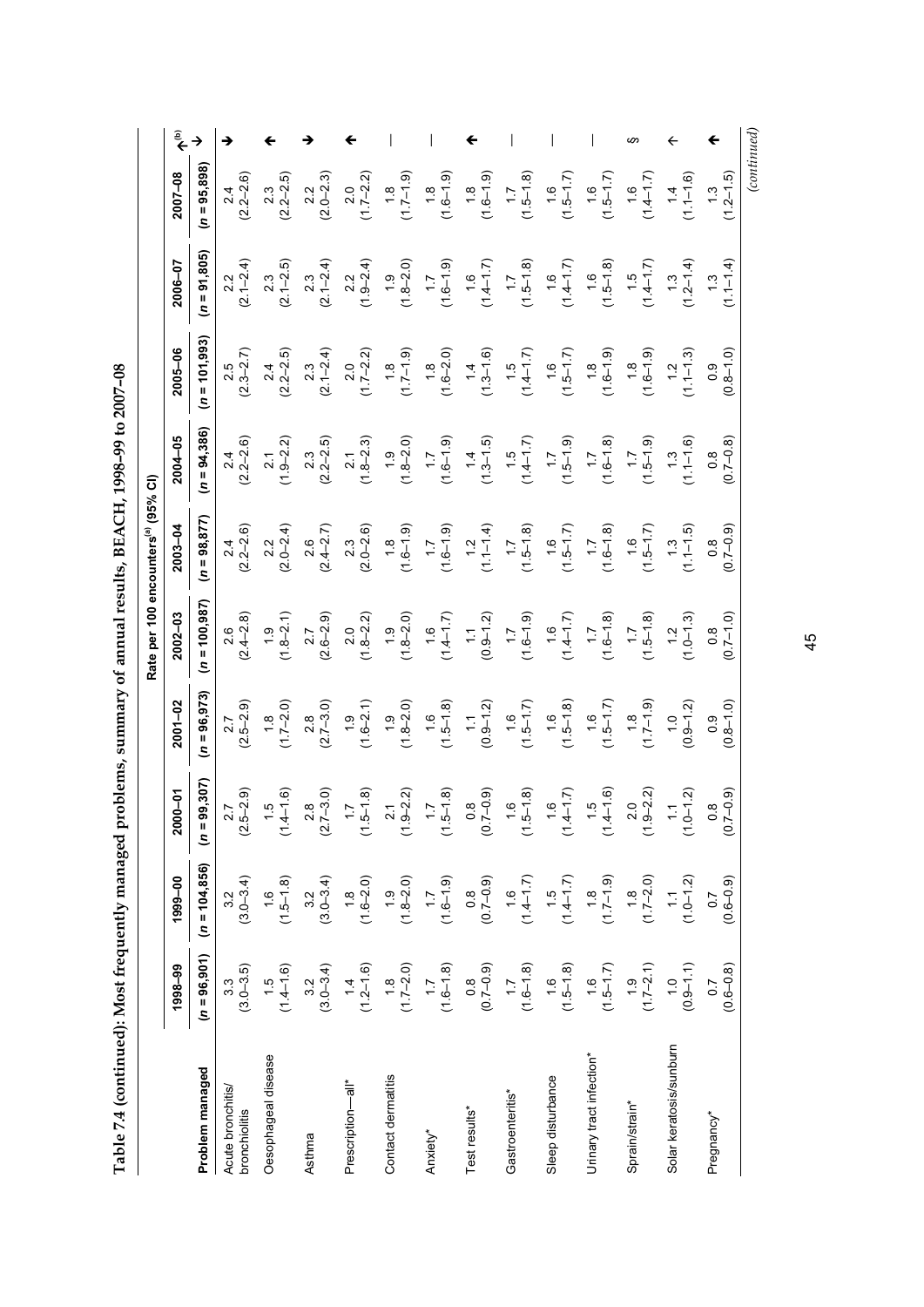Table 7.4 (continued): Most frequently managed problems, summary of annual results, BEACH, 1998-99 to 2007-08 **Table 7.4 (continued): Most frequently managed problems, summary of annual results, BEACH, 1998–99 to 2007–08** 

|                                   |                         |                       |                         |                       | Rate per 100 encounters <sup>(a)</sup> (95% CI) |                       |                       |                                                 |                            |                                 |                              |
|-----------------------------------|-------------------------|-----------------------|-------------------------|-----------------------|-------------------------------------------------|-----------------------|-----------------------|-------------------------------------------------|----------------------------|---------------------------------|------------------------------|
|                                   | 1998-99                 | 1999-00               | 2000-01                 | 2001-02               | $2002 - 03$                                     | $2003 - 04$           | 2004-05               | $2005 - 06$                                     | 2006-07                    | 2007-08                         | $\widehat{\epsilon}^{\rm a}$ |
| Problem managed                   | $(n = 96, 901)$         | $(n = 104, 856)$      | $(n = 99, 307)$         | $(n = 96, 973)$       | $(n = 100, 987)$                                | $(n = 98, 877)$       | $n = 94,386$          | $n = 101,993$                                   | $(n = 91,805)$             | $(n = 95,898)$                  |                              |
| Viral disease, other/NOS          | $(1.3$<br>$(1.2-1.5)$   | $(1.3-1.7)$           | $(1.4 - 1.8)$           | $(1.3-1.7)$           | $(1.2 - 1.6)$                                   | $(1.2 - 1.5)$         | $(1.1 - 1.4)$         | $(1.0-1.4)$                                     | $(0.9 - 1.2)$              | $(1.3$<br>$(1.2-1.4)$           |                              |
| Malignant neoplasm, skin          | $(0.8 - 0.9)$           | $(0.8 - 1.0)$         | $(0.7 - 0.9)$           | $(0.7-1.0)$           | $(0.7 - 0.9)$                                   | $(0.9 - 1.3)$         | $(1.0-1.4)$           | $(0.9 - 1.1)$                                   | $(1.0-1.3)$                | $(1.3$<br>$(1.2-1.4)$           |                              |
| Ischaemic heart disease*          | $(1.5$<br>(1.4–1.7)     | $(1.4 - 1.7)$         | $(1.3$<br>(1.2–1.4)     | $(1.1 - 1.4)$         | $(1.1 - 1.3)$                                   | $(1.4$<br>$(1.2-1.5)$ | $(1.1 - 1.3)$         | $(1.3$<br>$(1.2-1.4)$                           | $(1.3$<br>$(1.2-1.4)$      | $1.0 - 1.4$<br>$\frac{2}{1}$    |                              |
| Sinusitis acute/chronic           | $(1.4 - 1.7)$           | $(1.4 - 1.7)$         | $(1.4 - 1.6)$           | $(1.3 - 1.5)$         | $(1.2 - 1.4)$                                   | $(1.3$<br>$(1.2-1.4)$ | $(1.1 - 1.3)$         | $(1.3$<br>$(1.2-1.4)$                           | $(1.3 - 1.5)$<br>$\dot{z}$ | $1.0 - 1.4$<br>$\ddot{ }$       |                              |
| Acute otitis media/<br>myringitis | $(1.8$<br>$(1.6 - 2.0)$ | $(1.5 - 1.7)$         | $(1.5$<br>$(1.4 - 1.6)$ | $(1.3$<br>$(1.2-1.4)$ | $(1.3$<br>$(1.2-1.4)$                           | $(1.1 - 1.3)$         | $(1.1 - 1.3)$         | $(1.0 - 1.3)$                                   | $(1.0 - 1.2)$              | $(1.0 - 1.2)$                   |                              |
| Atrial fibrillation/flutter       | $(0.5-0.6)$             | $(0.5 - 0.7)$         | ှေ ခု<br>⊙<br>ٻ ہ       | $(0.6 - 0.8)$         | $(0.6 - 0.7)$                                   | $(0.7 - 0.9)$         | $(0.7 - 0.9)$         | $(0.8 - 1.0)$                                   | $(0.9 - 1.1)$              | $1.0 - 1.2$<br>$\tilde{=}$      |                              |
| Abnormal test results*            | $0.5$<br>$(0.5-0.6)$    | $0.5 - 0.6$           | $(0.5 - 0.7)$           | $(0.6 - 0.8)$         | $\begin{array}{c} 0.8 \\ 0.7 - 0.8 \end{array}$ | $(0.8$<br>(0.7–0.9)   | $(6.0 - 2.0)$         | $\begin{array}{c} 0.8 \\ (0.7-0.8) \end{array}$ | $(0.8 - 1.0)$              | $(0.9 - 1.1)$<br>$\frac{0}{1}$  |                              |
| Oral contraception*               | $(0.9 - 1.1)$           | $(0.9 - 1.1)$         | $(0.7 - 0.9)$           | $(6.0 - 2.0)$         | $(0.8 - 1.0)$                                   | $(1.4$<br>$(1.2-1.5)$ | $(1.3$<br>$(1.2-1.4)$ | $(1.1 - 1.3)$                                   | $(1.3$<br>$(1.2-1.4)$      | $(1.2 - 1.4)$<br>$\frac{3}{2}$  |                              |
| Fracture*                         | $(1.0 - 1.2)$           | $(0.9 - 1.1)$         | $(1.0 - 1.2)$           | $(1.0 - 1.1)$         | $(0.9 - 1.1)$                                   | $(0.9 - 1.1)$         | $(0.9 - 1.1)$         | $(0.9 - 1.1)$                                   | $(1.0 - 1.1)$              | $(0.9 - 1.1)$<br>$\frac{0}{1}$  |                              |
| Tonsillitis*                      | $(1.5$<br>$(1.3-1.6)$   | $(1.3$<br>$(1.2-1.4)$ | $(1.1 - 1.3)$           | $(1.0 - 1.3)$         | $(1.0-1.2)$                                     | $(1.0-1.2)$           | $(0.9 - 1.2)$         | $(1.0 - 1.2)$                                   | $(0.9 - 1.1)$              | $(-6.9 - 1.1)$<br>$\frac{0}{1}$ |                              |
| Menopausal complaint              | $(1.4 - 1.6)$           | $(1.4$<br>$(1.2-1.5)$ | $(1.3 - 1.5)$           | $(1.3-1.5)$           | $(1.3 - 1.6)$                                   | $(0.9 - 1.1)$         | $(0.8-1.0)$           | $(0.8 - 0.9)$                                   | $(0.8 - 1.0)$              | $(0.7 - 0.9)$                   |                              |
| Osteoporosis                      | $0.5$<br>$(0.4-0.6)$    | $(0.5 - 0.6)$         | $(0.5 - 0.6)$           | $(0.6 - 0.8)$         | $(6.0 - 7.0)$                                   | $(6.0 - 7.0)$         | $(0.8 - 1.0)$         | $(0.8 - 1.0)$<br>0.9                            | $(0.8 - 1.0)$              | $(0.9 - 1.1)$<br>$\frac{1}{2}$  |                              |

46

*(continued)*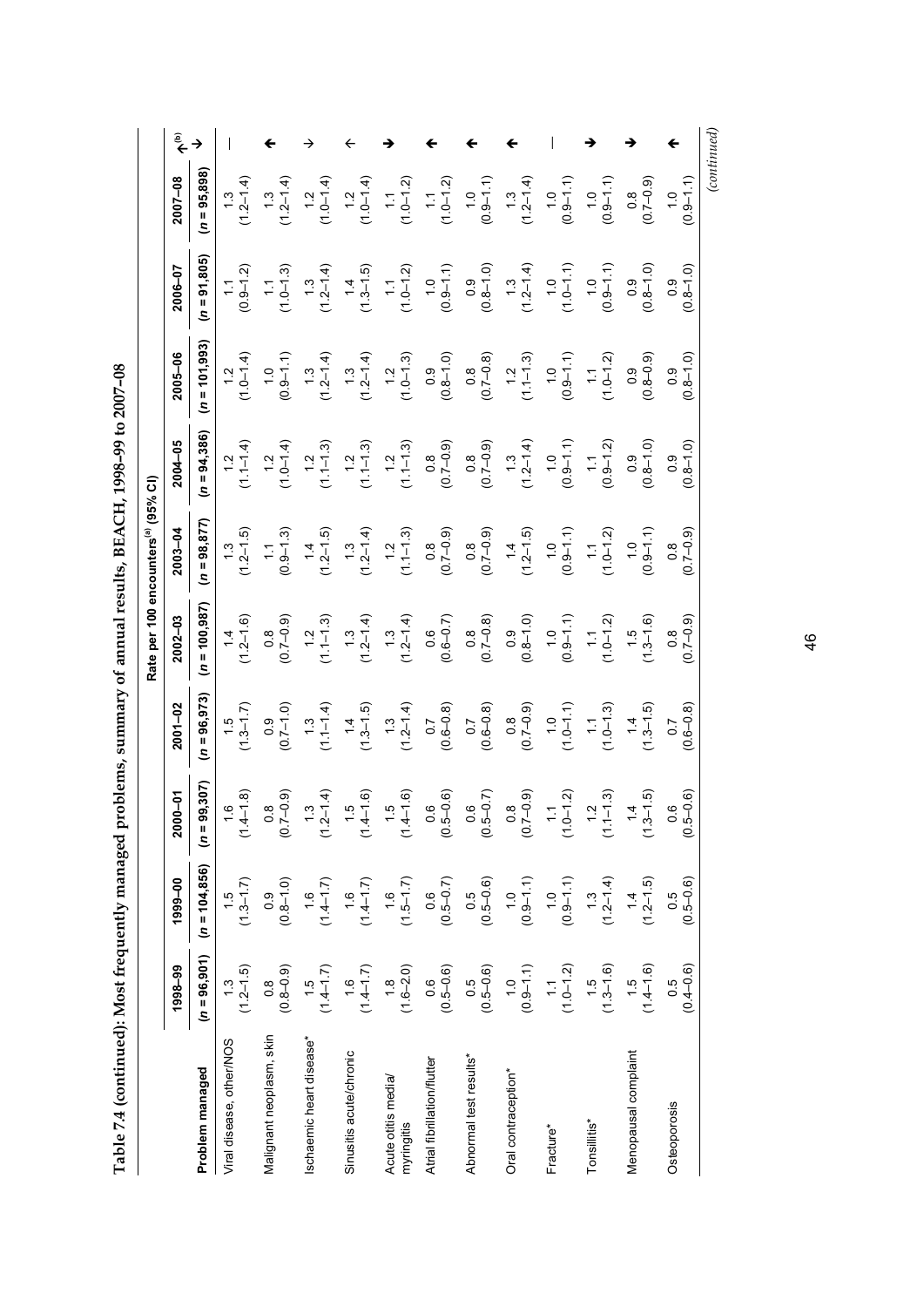|                                                                                                                                                                                                                                                                                                                                                                                                                                        |                                |                                                                                                                                        |                                 |                         |                                               | Rate per 100 encounters <sup>(a)</sup> (95% CI) |                      |                                  |                                 |                                 |                                    |
|----------------------------------------------------------------------------------------------------------------------------------------------------------------------------------------------------------------------------------------------------------------------------------------------------------------------------------------------------------------------------------------------------------------------------------------|--------------------------------|----------------------------------------------------------------------------------------------------------------------------------------|---------------------------------|-------------------------|-----------------------------------------------|-------------------------------------------------|----------------------|----------------------------------|---------------------------------|---------------------------------|------------------------------------|
|                                                                                                                                                                                                                                                                                                                                                                                                                                        | 1998-99                        | 1999-00                                                                                                                                | $000-01$                        | $2001 - 02$             | 2002-03                                       | $2003 - 04$                                     | 2004-05              | 2005-06                          | 2006-07                         | 2007-08                         | $\widehat{\widetilde{\mathbf{e}}}$ |
| Problem managed                                                                                                                                                                                                                                                                                                                                                                                                                        |                                | $(n = 96,901)$ $(n = 104,856)$ $(n = 99,307)$                                                                                          |                                 |                         | $(n = 96,973)$ $(n = 100,987)$ $(n = 98,877)$ |                                                 |                      | $(n = 94, 386)$ $(n = 101, 993)$ | $(n = 91,805)$                  | $(n = 95, 898)$                 |                                    |
| Allergic rhinitis                                                                                                                                                                                                                                                                                                                                                                                                                      | $(0.9 - 1.1)$<br>$\frac{1}{1}$ | $(0.9 - 1.2)$                                                                                                                          | $(0.9 - 1.1)$                   | $(0.7 - 0.9)$<br>8<br>O | $(0.5 - 0.7)$<br>o.o                          | $(0.6 - 0.8)$<br>$\overline{0}$                 | $(0.6 - 0.9)$        | $(0.5 - 0.7)$<br>9.              | $(0.5 - 0.6)$<br>5.O            | $(0.5 - 0.7)$<br>9.G            |                                    |
| Pre-postnatal check-up*                                                                                                                                                                                                                                                                                                                                                                                                                | $(0.9 - 1.2)$<br>$\frac{1}{2}$ | $(1.0 - 1.3)$                                                                                                                          | $(0.6 - 0.9)$<br>$\overline{0}$ | $(0.6 - 0.9)$<br>0.7    | $(0.7 - 0.9)$<br>$\frac{8}{2}$                | $(0.6 - 0.8)$<br>$\overline{0}$ .7              | $(0.5 - 0.7)$<br>o.o | $(0.5 - 0.7)$<br>9.0             | $(0.3 - 0.5)$<br>$\overline{0}$ | $(0.1 - 0.2)$<br>$\overline{0}$ |                                    |
| <b>Total problems</b>                                                                                                                                                                                                                                                                                                                                                                                                                  | 145.3                          | (143.5–147.2) (144.9–148.6) (142.8–146.3) (141.7–145.2) (143.0–146.8) (143.6–147.4) (144.2–148.2) (146.4–150.6) (149.2–153.4)<br>146.7 | 144.5                           | 143.4                   | 144.9                                         | 146.3                                           | 145.5                | 146.2                            | 148.5                           | 151.3                           |                                    |
| The direction and type of change from 1998–99 to 2007–08 is indicated for each result: <b>↑/V</b> indicates a statistically significant change, 个/V indicates a marginal change, § indicates a non-linear significant or<br>Figures do not total 100, as more than one problem can be managed at each encounter. Also only the most frequent problems are included.<br>marginal change, and - indicates there was no change.<br>@<br>ê |                                |                                                                                                                                        |                                 |                         |                                               |                                                 |                      |                                  |                                 |                                 |                                    |

 $\frac{1}{2}$  of appears isometries RFACH 1998-99 to 2007-08 **Table 7.4 (continued): Most frequently managed problems, summary of annual results, BEACH, 1998–99 to 2007–08**  are labels  $Table 7.4 (continued): Most from the$ 

Includes multiple ICPC-2 or ICPC-2 PLUS codes (see Appendix 5). \* Includes multiple ICPC–2 or ICPC–2 PLUS codes (see Appendix 5). marginal change, and - indicates there was no change.  $\ddot{\phantom{0}}$ 

Note: CI—confidence interval; NOS—not otherwise specified. This table includes individual problems which were managed at >= 1.00 encounters in any year, and any other statistically significant differences of Mote: Cl—confidence interval; NOS—not otherwise specified. This table includes individual problems which were managed at >= 1.0 per 100 encounters in any year, and any other statistically significant differences of<br>intere

| $50 - 100$                                                                                                                            |
|---------------------------------------------------------------------------------------------------------------------------------------|
| I                                                                                                                                     |
|                                                                                                                                       |
|                                                                                                                                       |
| I                                                                                                                                     |
| i                                                                                                                                     |
| l                                                                                                                                     |
|                                                                                                                                       |
|                                                                                                                                       |
|                                                                                                                                       |
|                                                                                                                                       |
|                                                                                                                                       |
|                                                                                                                                       |
| <br> -<br> <br> <br> <br> <br> <br>                                                                                                   |
|                                                                                                                                       |
|                                                                                                                                       |
|                                                                                                                                       |
| I                                                                                                                                     |
| l                                                                                                                                     |
|                                                                                                                                       |
|                                                                                                                                       |
|                                                                                                                                       |
|                                                                                                                                       |
|                                                                                                                                       |
| l                                                                                                                                     |
|                                                                                                                                       |
|                                                                                                                                       |
|                                                                                                                                       |
| l                                                                                                                                     |
| ֧֖֧֧֧֧֧֧֧֧֧ׅ֧֧֧֧֧֧֧֧֧֧֧֧֧֧֛֪֛֪֛֛֛֛֛֛֚֚֚֚֚֚֚֚֚֚֚֚֚֚֚֝֝֝֓֝֓֝֬֝֓֝֬֝֓֝֬֝֓֝֬֜֝֬֜֓֝֬֜֝֬֜֝֬֝֬֝֬֝֬֝֬֝֬֜<br>֧֪֧֧֧֧֧֧֧֧֧֛֪֛֚֚֚֚֚֚֚֝֝֝֝֝֬֜֜֝֬֜֜֝ |
| F<br>I                                                                                                                                |

| ۱<br>I<br>∽<br>$(n = 95, 898)$<br>2007-08<br>$(1.6 - 1.9)$<br>$1.1 - 1.3$<br>$(4.4 - 5.2)$<br>$(2.5 - 3.0)$<br>$(1.2 - 1.5)$<br>1.7<br>$\frac{8}{2}$<br>$\ddot{.}$<br>4.8<br>1.2<br>$(n = 91, 805)$<br>2006-07<br>$(4.1 - 4.8)$<br>$(1.2 - 1.4)$<br>$1.1 - 1.3$<br>$(1.5-1.7)$<br>$(2.5 - 3.1)$<br>28<br>2<br>$\frac{3}{2}$<br>$\frac{5}{1}$<br>4.4<br>$(n = 101,993)$<br>2005-06<br>$4.8$<br>$(4.4-5.2)$<br>$(1.7-2.1)$<br>$(1.2 - 1.4)$<br>$2.7$<br>$(2.5-3.0)$<br>$0.8 - 1.1$<br>$\ddot{.}3$<br>$\frac{0}{1}$<br>$(n = 94, 386)$<br>2004-05<br>$(1.5 - 1.9)$<br>$(4.0 - 4.6)$<br>$1.1 - 1.3$<br>$(2.4 - 3.1)$<br>$(1.1 - 6.0)$<br>$\ddot{ }$ :<br>4.3<br>1.2<br>$\frac{0}{1}$<br>$(n = 98, 877)$<br>$(3.8 - 4.5)$<br>$(1.2 - 1.5)$<br>$(2.6 - 3.3)$<br>$(1.8$<br>(1.6–1.9)<br>$(0.7 - 0.9)$<br>$2003 - 04$<br>4.2<br>2.9<br>$\ddot{.}3$<br>0.8<br>$(n = 100, 987)$<br>2002-03<br>$(4.7 - 5.5)$<br>$(1.2 - 1.5)$<br>$(2.6 - 3.2)$<br>$(1.7-2.1)$<br>$(0.8 - 1.0)$<br>0.9<br>$\frac{13}{2}$<br>5.1<br>$\frac{6}{3}$<br>$(n = 96, 973)$<br>2001-02<br>$(1.7-2.0)$<br>$(1.1 - 1.4)$<br>$(6.7 - 0.9)$<br>$(2.4 - 3.0)$<br>$(4.4 - 5.1)$<br>2.7<br>0.8<br>4.7<br>9,307)<br>$(4.1 - 4.8)$<br>$(1.3 - 1.8)$<br>$(1.0 - 1.2)$<br>$-0.5$ )<br>$(1.5 - 1.7)$<br>2000-01<br><u>(၁</u><br>LQ.<br>$\overline{0}$ .3- |                                                                     |  |  | Rate per 100 encounters <sup>(a)</sup> (95% CI) |  |  |  |
|-----------------------------------------------------------------------------------------------------------------------------------------------------------------------------------------------------------------------------------------------------------------------------------------------------------------------------------------------------------------------------------------------------------------------------------------------------------------------------------------------------------------------------------------------------------------------------------------------------------------------------------------------------------------------------------------------------------------------------------------------------------------------------------------------------------------------------------------------------------------------------------------------------------------------------------------------------------------------------------------------------------------------------------------------------------------------------------------------------------------------------------------------------------------------------------------------------------------------------------------------------------------------------------------------------------|---------------------------------------------------------------------|--|--|-------------------------------------------------|--|--|--|
|                                                                                                                                                                                                                                                                                                                                                                                                                                                                                                                                                                                                                                                                                                                                                                                                                                                                                                                                                                                                                                                                                                                                                                                                                                                                                                           | 1999-00<br>1998-99                                                  |  |  |                                                 |  |  |  |
|                                                                                                                                                                                                                                                                                                                                                                                                                                                                                                                                                                                                                                                                                                                                                                                                                                                                                                                                                                                                                                                                                                                                                                                                                                                                                                           | New problem managed $(n = 96,901)$ $(n = 104,856)$ $(n = 9$         |  |  |                                                 |  |  |  |
|                                                                                                                                                                                                                                                                                                                                                                                                                                                                                                                                                                                                                                                                                                                                                                                                                                                                                                                                                                                                                                                                                                                                                                                                                                                                                                           | $(4.1 - 4.9)$<br>4.5<br>$(4.7 - 5.4)$<br>$\frac{0}{5}$              |  |  |                                                 |  |  |  |
|                                                                                                                                                                                                                                                                                                                                                                                                                                                                                                                                                                                                                                                                                                                                                                                                                                                                                                                                                                                                                                                                                                                                                                                                                                                                                                           | $(1.1 - 1.5)$<br>$\frac{3}{1}$<br>$(2.6 - 3.3)$<br>2.9              |  |  |                                                 |  |  |  |
|                                                                                                                                                                                                                                                                                                                                                                                                                                                                                                                                                                                                                                                                                                                                                                                                                                                                                                                                                                                                                                                                                                                                                                                                                                                                                                           | $(1.6 - 1.9)$<br>1.7<br>$(1.9 - 2.3)$<br>ี<br>21                    |  |  |                                                 |  |  |  |
|                                                                                                                                                                                                                                                                                                                                                                                                                                                                                                                                                                                                                                                                                                                                                                                                                                                                                                                                                                                                                                                                                                                                                                                                                                                                                                           | $(0.9 - 1.2)$<br>$\frac{10}{1}$<br>$(1.1 - 1.4)$<br>13              |  |  |                                                 |  |  |  |
|                                                                                                                                                                                                                                                                                                                                                                                                                                                                                                                                                                                                                                                                                                                                                                                                                                                                                                                                                                                                                                                                                                                                                                                                                                                                                                           | $(0.4 - 0.5)$<br>$\frac{5}{2}$<br>$(0.6 - 0.7)$<br>$\overline{0}$ . |  |  |                                                 |  |  |  |

47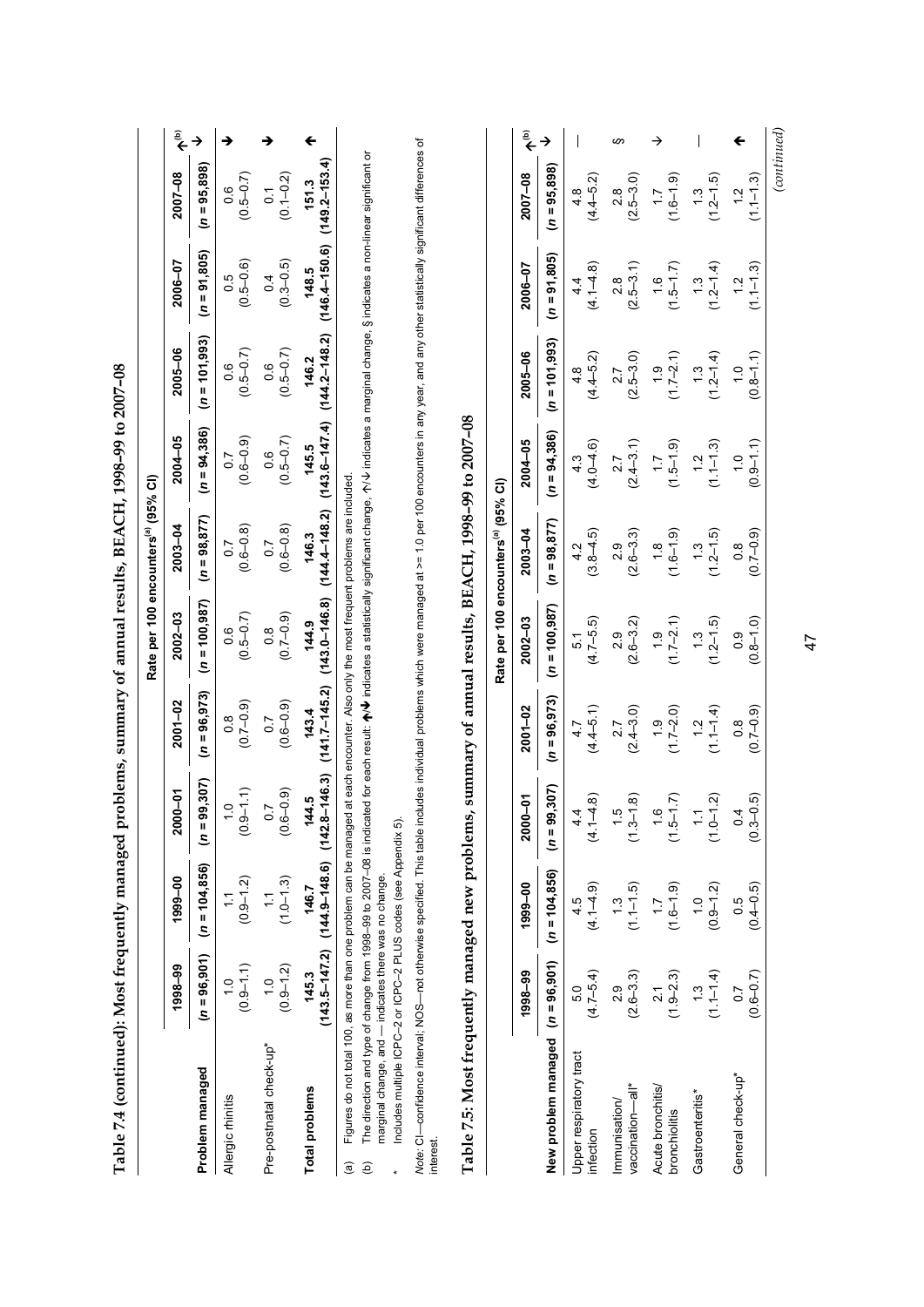| こう ほうらん こうら こうこう しょうしゃ ほう                                 |
|-----------------------------------------------------------|
| $\sim$ $\sim$ $\sim$ $\sim$                               |
|                                                           |
|                                                           |
|                                                           |
|                                                           |
|                                                           |
|                                                           |
|                                                           |
| $\mathbf{I}$                                              |
|                                                           |
|                                                           |
|                                                           |
|                                                           |
|                                                           |
|                                                           |
|                                                           |
|                                                           |
|                                                           |
|                                                           |
|                                                           |
|                                                           |
|                                                           |
|                                                           |
|                                                           |
|                                                           |
|                                                           |
|                                                           |
|                                                           |
| I                                                         |
|                                                           |
|                                                           |
|                                                           |
|                                                           |
|                                                           |
|                                                           |
|                                                           |
| )                                                         |
|                                                           |
| ative to an are in the more completed was have removed to |
|                                                           |
|                                                           |
|                                                           |
|                                                           |
| l                                                         |
|                                                           |
| :<br>;<br>;<br>;                                          |
|                                                           |
|                                                           |
|                                                           |
|                                                           |
| ł                                                         |
|                                                           |
|                                                           |
|                                                           |
|                                                           |
|                                                           |
|                                                           |
|                                                           |
|                                                           |
|                                                           |
|                                                           |
| l<br>l                                                    |

|                                                                                                                                                         |                                                   |                         |                                                   |                                   | Rate per 100 encounters <sup>(a)</sup> (95% CI) |                       |                                 |                                 |                                    |                                   |  |
|---------------------------------------------------------------------------------------------------------------------------------------------------------|---------------------------------------------------|-------------------------|---------------------------------------------------|-----------------------------------|-------------------------------------------------|-----------------------|---------------------------------|---------------------------------|------------------------------------|-----------------------------------|--|
|                                                                                                                                                         | 1998-99                                           | 1999-00                 | $2000 - 01$                                       | 2001-02                           | 2002-03                                         | 2003-04               | 2004-05                         | 2005-06                         | 2006-07                            | 2007-08                           |  |
| New problem managed $(n = 96,901)$                                                                                                                      |                                                   | $(n = 104, 856)$        | $(n = 99, 307)$                                   | $(n = 96, 973)$                   | $(n = 100, 987)$                                | $(n = 98, 877)$       | $(n = 94,386)$                  | $(n = 101, 993)$                | $(n = 91,805)$                     | $(n = 95,898)$                    |  |
| Urinary tract infection*                                                                                                                                | $(0.9 - 1.0)$                                     | $(0.8 - 0.9)$           | $(0.7 - 0.9)$                                     | $(0.9 - 1.1)$                     | $(1.0 - 1.2)$                                   | $1.0 - 1.1$           | $1.0 - 1.1$<br>$\frac{1}{2}$    | $1.2$<br>$(1.1-1.3)$            | $(1.0 - 1.2)$                      | $(0.9 - 1.1)$                     |  |
| Sprain/strain*                                                                                                                                          | $(0.9-1.2)$                                       | $(0.8 - 1.0)$           | $(0.9 - 1.2)$                                     | $(0.9 - 1.1)$                     | $(0.9 - 1.1)$<br>$\frac{0}{1}$                  | $(0.9 - 1.0)$         | $(0.9 - 1.1)$<br>$\ddot{c}$     | $(1.0-1.2)$                     | $(0.8 - 1.0)$<br>$\ddot{\circ}$    | $(0.8 - 1.0)$<br>$0.\overline{9}$ |  |
| Viral disease, other/NOS                                                                                                                                | $(0.8 - 1.0)$                                     | $(0.8 - 1.1)$           | $(0.9-1.2)$                                       | $(0.9-1.2)$                       | $(0.9 - 1.2)$<br>$\ddot{\cdot}$                 | $(0.9 - 1.1)$         | $(0.8 - 1.0)$                   | $(0.8-1.0)$                     | $(0.8$<br>(0.7-0.9)                | $(0.8 - 1.1)$<br>0.9              |  |
| Sinusitis acute/chronic                                                                                                                                 | $(0.8 - 1.1)$                                     | $(0.7 - 0.9)$           | $(6.0 - 7.0)$                                     | $(0.8-1.0)$                       | $(0.8 - 1.0)$<br>$\overline{0}$ .               | $(0.8 - 1.0)$         | $(0.7 - 0.8)$<br>$\overline{C}$ | $(0.8 - 1.0)$                   | $(0.8 - 1.0)$<br>$\overline{6}$ .0 | $(0.8 - 1.0)$                     |  |
| Acute otitis media<br>myringitis                                                                                                                        | $(1.1 - 1.3)$                                     | $(0.8 - 1.0)$<br>0.9    | $(0.8 - 1.0)$                                     | $(0.9 - 1.0)$                     | $(0.8 - 1.0)$                                   | $(0.8 - 1.0)$         | $(0.8 - 0.9)$                   | $(0.8 - 1.0)$                   | $(6.0 - 7.0)$                      | $(0.8$<br>(0.7-0.8)               |  |
| Tonsillitis*                                                                                                                                            | $(0.9 - 1.1)$                                     | $(0.7 - 0.9)$           | $(0.7 - 0.9)$                                     | $(6.0 - 7.0)$                     | $(0.8 - 0.9)$                                   | $(0.8 - 1.0)$         | $(6.0 - 7.0)$                   | $(0.7-1.0)$                     | $(6.0 - 7.0)$                      | $(0.6 - 0.8)$                     |  |
| Test results*                                                                                                                                           | $0.1$<br>(0.1-0.2)                                | $0.1$<br>(0.1-0.1)      | $(0.1 - 0.1)$<br>$\overline{c}$                   | $0.2$<br>(0.2–0.3)                | $(0.3$<br>$(0.2 - 0.3)$                         | $(0.3 - 0.4)$         | $(0.3 - 0.4)$                   | $(0.3 - 0.5)$<br>0.4            | $(0.4 - 0.5)$                      | $0.5$<br>$(0.4 - 0.6)$            |  |
| Skin disease, other                                                                                                                                     | $\begin{array}{c} 0.3 \\ (0.2 - 0.3) \end{array}$ | $(0.3)$<br>$(0.2-0.3)$  | $\begin{array}{c} 0.3 \\ (0.3 - 0.3) \end{array}$ | $0.4$<br>(0.3–0.4)                | $(0.3 - 0.4)$                                   | $(0.3 - 0.4)$         | $0.5$<br>$(0.4 - 0.6)$          | $(0.4 - 0.5)$<br>$\overline{0}$ | $(0.4 - 0.5)$<br>0.4               | $0.4$<br>(0.4–0.5)                |  |
| Otitis externa                                                                                                                                          | $(0.5 - 0.6)$<br>0.5                              | $(0.3 - 0.5)$<br>0.4    | $(0.4 - 0.5)$<br>$\dot{\circ}$                    | $(0.4 - 0.6)$<br>$0.\overline{5}$ | $(0.4 - 0.5)$<br>0.4                            | $0.5$<br>(0.4–0.5)    | $(0.4 - 0.5)$<br>$\overline{6}$ | $(0.4 - 0.5)$<br>0.5            | $(0.3 - 0.4)$<br>0.4               | $(0.3 - 0.4)$                     |  |
| Total new problems                                                                                                                                      | $(53.0 - 56.0)$<br>54.5                           | $(43.6 - 46.9)$<br>45.3 | $(45.7 - 49.0)$<br>47.4                           | $53.8 - 56.5$<br>55.1             | 55.6-58.3)<br>57.0                              | $54.5 - 57.3$<br>55.9 | $53.8 - 56.5$<br>55.2           | 55.5-58.2)<br>56.9              | $55.1 - 57.9$<br>56.5              | $56.3 - 59.1$<br>57.7             |  |
| Figures do not total 100, as more than one problem can be managed at each encounter. Also only the most frequent problems are included<br>$\widehat{a}$ |                                                   |                         |                                                   |                                   |                                                 |                       |                                 |                                 |                                    |                                   |  |

The direction and type of change from 1998–99 to 2007–08 is indicated for each result. ★/♦ indicates a statistically significant change, A/♦ indicates a marginal change, § indicates a non-linear significant or<br>marginal ch  $\bm{\psi}$  indicates a statistically significant change,  $\bm{\gamma}\bm{\vee}$  indicates a marginal change, § indicates a non-linear significant or (b) The direction and type of change from 1998–99 to 2007–08 is indicated for each result:  $\spadesuit$ marginal change, and — indicates there was no change.  $\Theta$ 

Includes multiple ICPC-2 or ICPC-2 PLUS codes (see Appendix 5). \* Includes multiple ICPC–2 or ICPC–2 PLUS codes (see Appendix 5).  $\ddot{\phantom{1}}$ 

Mote: Cl—confidence interval; NOS—not otherwise specified. This table includes individual new problems which were managed at >= 1.0 per 100 encounters in any year, and any other statistically significant differences of<br>in Note: Cl—confidence interval; NOS—not otherwise specified. This table includes individual new problems which were managed at >= 1.0 per 100 encounters in any year, and any other statistically significant differences of interest.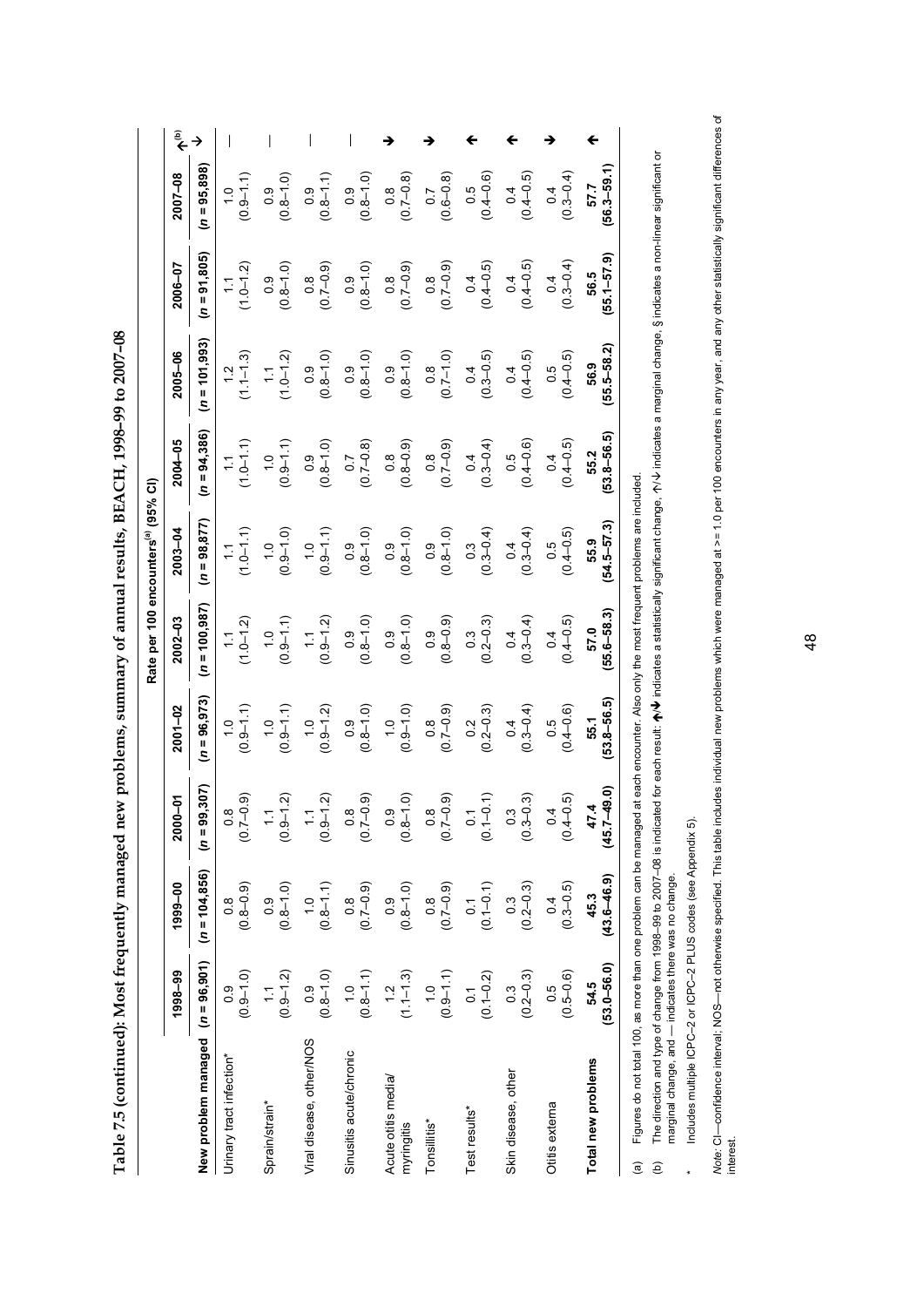Table 7.6: Most frequently managed chronic problems, summary of annual results, BEACH, 1998-99 to 2007-08 **Table 7.6: Most frequently managed chronic problems, summary of annual results, BEACH, 1998–99 to 2007–08** 

|                                        |                                                   |                                |                                                    |                      | Rate per 100 encounters <sup>(a)</sup> (95% CI) |                                                   |                        |                             |                        |                                |  |
|----------------------------------------|---------------------------------------------------|--------------------------------|----------------------------------------------------|----------------------|-------------------------------------------------|---------------------------------------------------|------------------------|-----------------------------|------------------------|--------------------------------|--|
| Chronic problem                        | 1998-99                                           | 1999-00                        | $-01$<br>$\frac{8}{2}$                             | 2001-02              | 2002-03                                         | 2003-04                                           | 2004-05                | 2005-06                     | 2006-07                | 2007-08                        |  |
| managed                                | $(n = 96, 901)$                                   | $(n = 104, 856)$               | $(n = 99, 307)$                                    | $(n = 96, 973)$      | $(n = 100, 987)$                                | $(n = 98, 877)$                                   | $(n = 94, 386)$        | $(n = 101,993)$             | $(n = 91,805)$         | $(n = 95,898)$                 |  |
| (non-gestational)**<br>Hypertension    | $\begin{array}{c} 8.2 \\ (7.8 - 8.7) \end{array}$ | $(7.9 - 8.9)$                  | $\begin{array}{c} 8.6 \\ 1 - 9.1 \end{array}$<br>ۊ | $(8.5 - 9.5)$        | $(8.3 - 9.3)$                                   | $(8.7 - 9.7)$                                     | $(8.4 - 9.4)$          | $(8.9 - 10.0)$              | $9.5$<br>$(9.0-10.0)$  | $(9.3 - 10.4)$<br>9.9          |  |
| Depressive disorder                    | $(3.3 - 3.7)$                                     | $3.4$<br>(3.2-3.6)             | $3.6$<br>$(-3.9)$<br>(3.4                          | $3.4$<br>(3.2–3.6)   | $(3.3 - 3.7)$                                   | $(3.4 - 3.8)$                                     | $3.7$<br>$(3.5-3.9)$   | $(3.4 - 3.8)$               | $3.7$<br>$(3.5-3.9)$   | $4.0$<br>(3.7–4.2)             |  |
| (non-gestational)**<br><b>Diabetes</b> | $2.6$<br>$(2.4 - 2.7)$                            | $2.7$<br>$(2.5-2.9)$           | $2.8$<br>6-3.0)<br>(2.6)                           | $(2.9 - 3.3)$        | $(2.7-3.1)$                                     | $3.3$<br>(3.1–3.5)                                | $3.2$<br>(3.0–3.4)     | $3.5$<br>$(3.3-3.8)$        | $3.7$<br>$(3.5 - 3.9)$ | $(3.6-4.1)$                    |  |
| Lipid disorders*                       | $(2.3 - 2.7)$                                     | $(2.4 - 2.8)$                  | $2.9$<br>7-3.1)<br>(2.7)                           | $(2.7 - 3.1)$        | $(2.8 - 3.2)$                                   | $\begin{array}{c} 3.1 \\ (2.9 - 3.4) \end{array}$ | $(3.1 - 3.6)$          | $3.4$<br>(3.1–3.7)          | $3.5$<br>(3.2–3.7)     | $(3.4 - 4.0)$                  |  |
| Osteoarthritis*                        | $2.2$<br>(2.0–2.4)                                | $2.2$<br>(2.1–2.4)             | $2.5$<br>$-2.7$<br>$\frac{3}{2}$                   | $(2.4 - 2.8)$        | $2.6$<br>$(2.4 - 2.7)$                          | $2.8$<br>$(2.6-3.0)$                              | $(2.8)$<br>$(2.6-3.0)$ | $2.7$<br>(2.5–2.9)          | $(2.4 - 2.8)$          | $\frac{2.6}{(2.4 - 2.8)}$      |  |
| Oesophageal disease                    | $(1.5$<br>$(1.4 - 1.6)$                           | $(1.5 - 1.8)$                  | $-1.6$<br>ro.<br>।<br>न                            | $(1.7 - 2.0)$        | $(1.8 - 2.1)$                                   | $(2.0-2.4)$                                       | $(2.0 - 2.3)$          | $(2.2 - 2.5)$               | $2.3$<br>(2.1–2.5)     | $(2.2 - 2.5)$                  |  |
| Asthma                                 | $3.2$<br>(3.0–3.4)                                | $3.2$<br>(3.0–3.4)             | $\frac{2.8}{7-3.0}$<br>$\overline{2.7}$            | $2.8$<br>(2.7–3.0)   | $2.7$<br>$(2.6 - 2.9)$                          | $2.6$<br>(2.4–2.7)                                | $2.3$<br>(2.2–2.5)     | $2.3$<br>(2.1–2.4)          | $(2.1 - 2.4)$          | $(2.0 - 2.3)$                  |  |
| Malignant neoplasm skin                | $(0.8 - 0.9)$                                     | $(0.8-1.0)$                    | $(6.0 - 0.0)$<br>$\leq$                            | $(0.7-1.0)$          | $(0.7 - 0.9)$                                   | $(0.9 - 1.3)$                                     | $(1.0-1.4)$            | $(0.9 - 1.1)$               | $(1.0 - 1.3)$          | $(1.2$<br>$(1.0-1.4)$          |  |
| schaemic heart disease*                | $(1.5$<br>(1.4–1.7)                               | $(1.4 - 1.7)$                  | $\frac{9}{11}$<br>い<br>こ                           | $(1.1 - 1.4)$        | $(1.1 - 1.3)$                                   | $(1.4$<br>$(1.2-1.5)$                             | $(1.1 - 1.3)$          | $(1.3$<br>$(1.2-1.4)$       | $(1.3$<br>$(1.2-1.4)$  | $(1.0-1.2)$                    |  |
| Atrial fibrillation/flutter            | $(0.5 - 0.6)$                                     | $(0.5 - 0.7)$                  | $0.6$<br>$-0.6$ )<br>$\frac{10}{2}$                | $(0.6 - 0.8)$        | $(0.6 - 0.7)$                                   | $(0.7 - 0.9)$                                     | $(6.0 - 2.0)$          | $(0.8 - 1.0)$               | $(0.9 - 1.1)$          | $(0.9 - 1.1)$                  |  |
| Osteoporosis                           | $(0.5$<br>$(0.4 - 0.6)$                           | $(0.5 - 0.6)$                  | $-0.6$<br>$0.\overline{6}$<br>$\frac{10}{2}$       | $(0.6 - 0.8)$        | $(0.5 - 0.9)$                                   | $(0.7-0.9)$                                       | $(0.8 - 1.0)$          | $(0.8 - 1.0)$               | $(0.8 - 1.0)$          | $(0.9 - 1.1)$                  |  |
| Back syndrome with<br>radiating pain   | $(0.7 - 0.9)$<br>$\frac{8}{1}$                    | $(0.9 - 1.1)$<br>$\frac{0}{1}$ | $\frac{1}{2}$<br>$\frac{6}{2}$                     | $(0.8 - 1.0)$<br>0.9 | $(6.0 - 2.0)$                                   | $0.8 - 1.0$<br>$\frac{0}{2}$                      | $(1.1 - 8 - 0)$<br>0.9 | $0.8 - 1.0$<br>$\ddot{0}$ . | $(0.8 - 0.9)$          | $(0.8 - 1.0)$<br>$\frac{0}{2}$ |  |
|                                        |                                                   |                                |                                                    |                      |                                                 |                                                   |                        |                             |                        | (continued)                    |  |

49